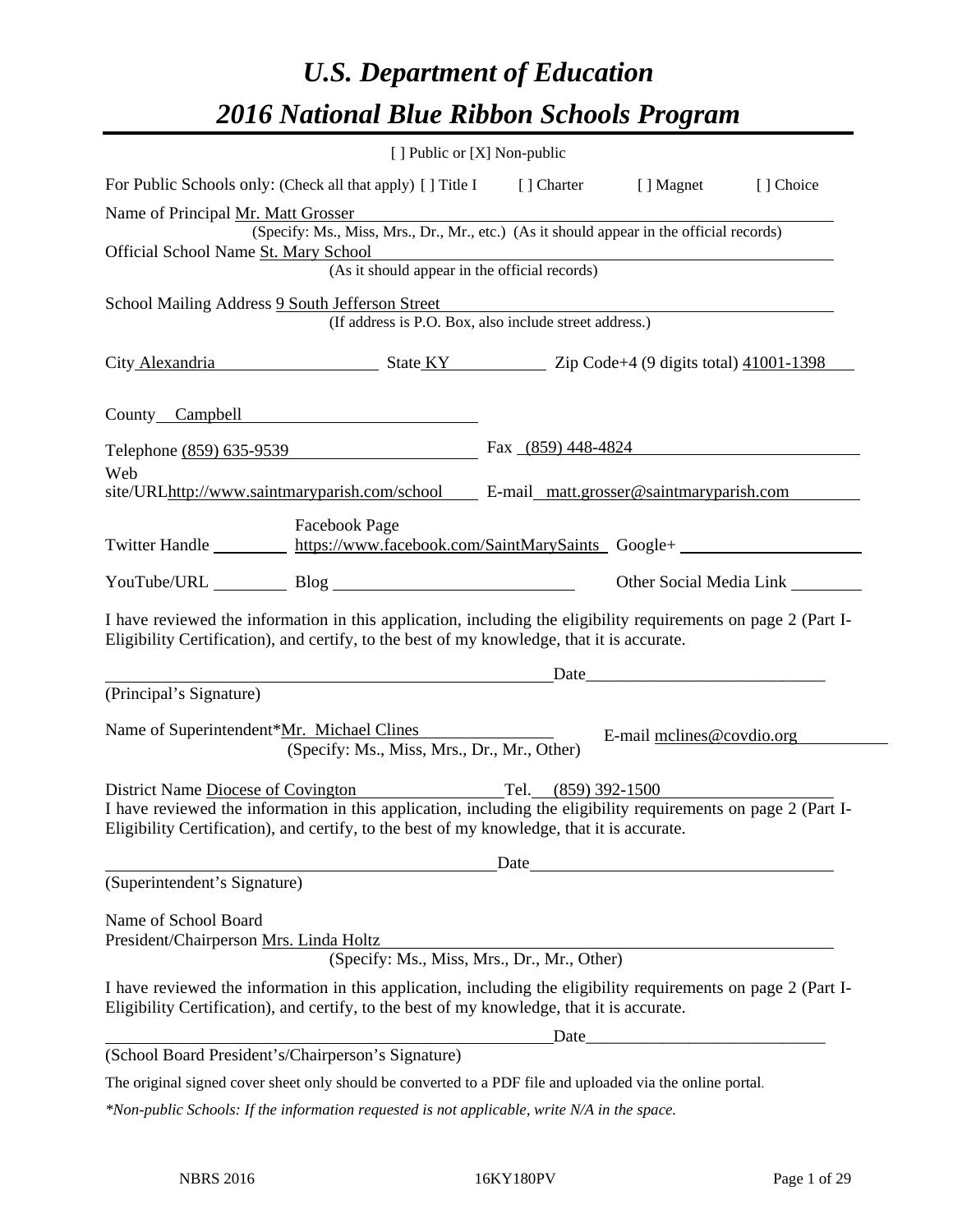The signatures on the first page of this application (cover page) certify that each of the statements below, concerning the school's eligibility and compliance with U.S. Department of Education and National Blue Ribbon Schools requirements, are true and correct.

- 1. The school configuration includes one or more of grades K-12. (Schools on the same campus with one principal, even a K-12 school, must apply as an entire school.)
- 2. The public school has met their state's accountability requirements (i.e., avoided sanctions) in participation, performance in reading (or English language arts) and mathematics, and other academic indicators (i.e., attendance rate and graduation rate) using the most recent accountability results available for the year prior to nomination.
- 3. To meet final eligibility, a public school must meet the state's accountability requirements (i.e., avoided sanctions) in participation, performance in reading (or English language arts) and mathematics, and other academic indicators (i.e., attendance rate and graduation rate) for the year in which they are nominated (2015-2016) and be certified by the state representative. Any status appeals must be resolved at least two weeks before the awards ceremony for the school to receive the award.
- 4. If the school includes grades 7 or higher, the school must have foreign language as a part of its curriculum.
- 5. The school has been in existence for five full years, that is, from at least September 2010 and each tested grade must have been part of the school for the past three years.
- 6. The nominated school has not received the National Blue Ribbon Schools award in the past five years: 2011, 2012, 2013, 2014, or 2015.
- 7. The nominated school has no history of testing irregularities, nor have charges of irregularities been brought against the school at the time of nomination. The U.S. Department of Education reserves the right to disqualify a school's application and/or rescind a school's award if irregularities are later discovered and proven by the state.
- 8. The nominated school or district is not refusing Office of Civil Rights (OCR) access to information necessary to investigate a civil rights complaint or to conduct a district-wide compliance review.
- 9. The OCR has not issued a violation letter of findings to the school district concluding that the nominated school or the district as a whole has violated one or more of the civil rights statutes. A violation letter of findings will not be considered outstanding if OCR has accepted a corrective action plan from the district to remedy the violation.
- 10. The U.S. Department of Justice does not have a pending suit alleging that the nominated school or the school district as a whole has violated one or more of the civil rights statutes or the Constitution's equal protection clause.
- 11. There are no findings of violations of the Individuals with Disabilities Education Act in a U.S. Department of Education monitoring report that apply to the school or school district in question; or if there are such findings, the state or district has corrected, or agreed to correct, the findings.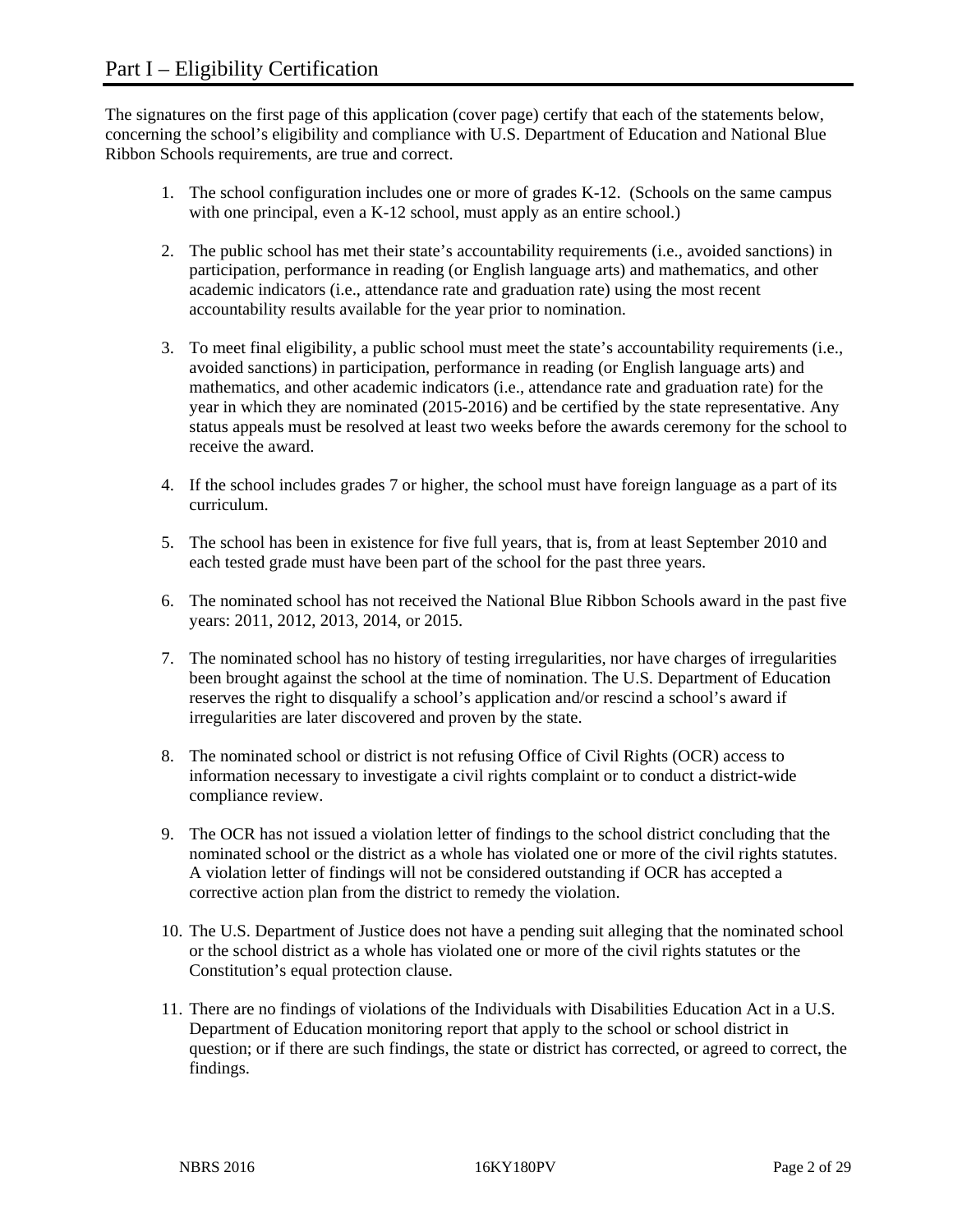#### **Data should be provided for the most recent school year (2015-2016) unless otherwise stated.**

**DISTRICT** (Question 1 is not applicable to non-public schools)

| Τ. | Number of schools in the district<br>(per district designation): | 0 Elementary schools (includes $K-8$ )<br>0 Middle/Junior high schools |
|----|------------------------------------------------------------------|------------------------------------------------------------------------|
|    |                                                                  | 0 High schools<br>$0 K-12$ schools                                     |

0 TOTAL

**SCHOOL** (To be completed by all schools)

2. Category that best describes the area where the school is located:

[] Urban or large central city [ ] Suburban with characteristics typical of an urban area [X] Suburban [ ] Small city or town in a rural area [ ] Rural

3. Number of students as of October 1, 2015 enrolled at each grade level or its equivalent in applying school:

| Grade                           | # of         | # of Females | <b>Grade Total</b> |
|---------------------------------|--------------|--------------|--------------------|
|                                 | <b>Males</b> |              |                    |
| <b>PreK</b>                     | 40           | 43           | 40                 |
| $\mathbf K$                     | 14           | 29           | 43                 |
| 1                               | 24           | 28           | 52                 |
| $\overline{2}$                  | 20           | 20           | 40                 |
| 3                               | 14           | 21           | 35                 |
| 4                               | 15           | 21           | 36                 |
| 5                               | 15           | 15           | 30                 |
| 6                               | 13           | 11           | 24                 |
| 7                               | 12           | 19           | 31                 |
| 8                               | 16           | 15           | 31                 |
| 9                               | 0            | 0            | 0                  |
| 10                              | 0            | $\theta$     | 0                  |
| 11                              | $\Omega$     | 0            | $\Omega$           |
| 12 or higher                    | 0            | 0            | 0                  |
| <b>Total</b><br><b>Students</b> | 183          | 222          | 405                |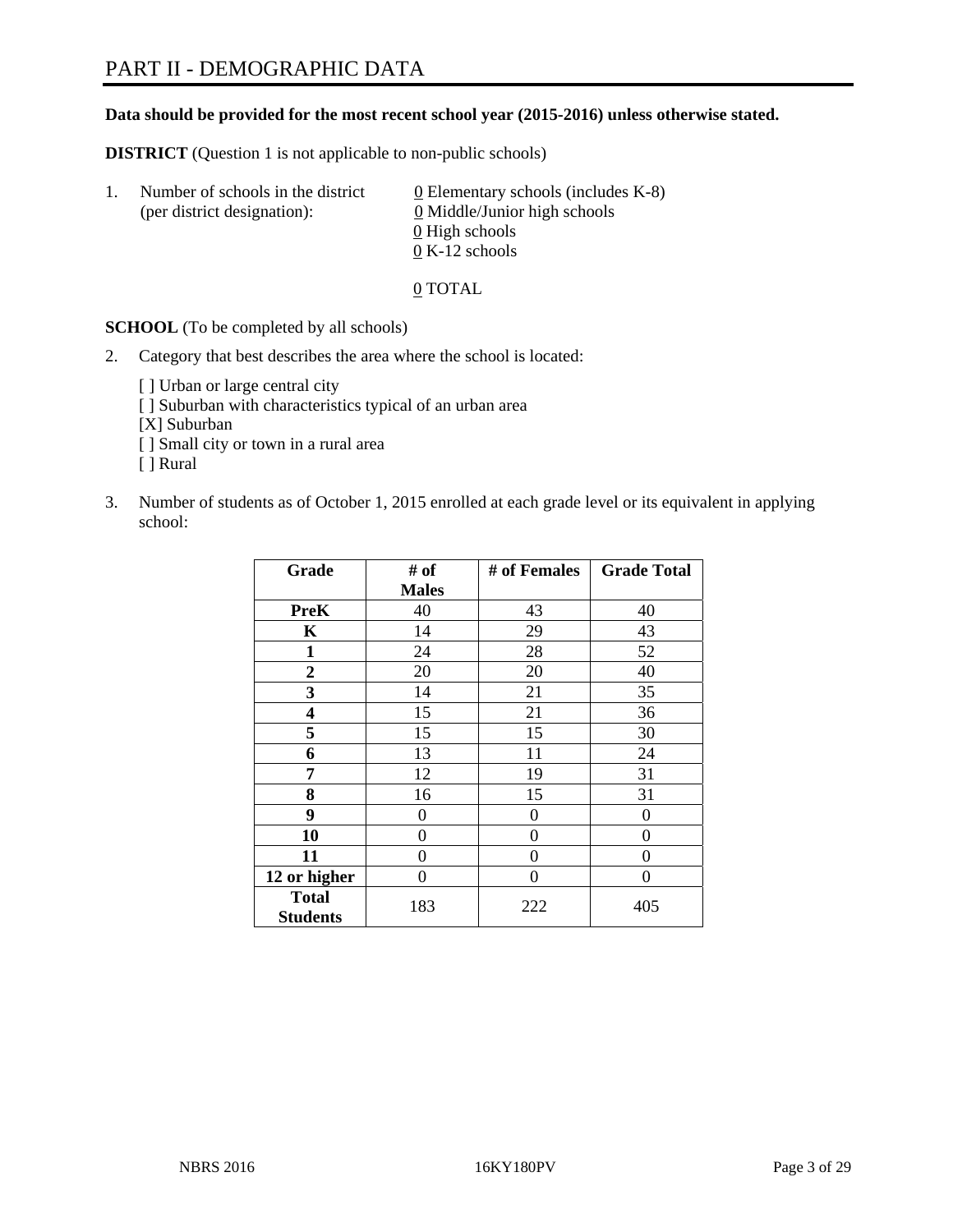the school: 1 % Asian

4. Racial/ethnic composition of  $\qquad 0\%$  American Indian or Alaska Native 1 % Black or African American 0 % Hispanic or Latino 0 % Native Hawaiian or Other Pacific Islander 95 % White 3 % Two or more races

**100 % Total** 

(Only these seven standard categories should be used to report the racial/ethnic composition of your school. The Final Guidance on Maintaining, Collecting, and Reporting Racial and Ethnic Data to the U.S. Department of Education published in the October 19, 2007 *Federal Register* provides definitions for each of the seven categories.)

5. Student turnover, or mobility rate, during the  $2014 - 2015$  school year:  $1\%$ 

This rate should be calculated using the grid below. The answer to (6) is the mobility rate.

| <b>Steps For Determining Mobility Rate</b>         | Answer |
|----------------------------------------------------|--------|
| $(1)$ Number of students who transferred to        |        |
| the school after October 1, 2014 until the         |        |
| end of the 2014-2015 school year                   |        |
| (2) Number of students who transferred             |        |
| <i>from</i> the school after October 1, 2014 until | 3      |
| the end of the 2014-2015 school year               |        |
| (3) Total of all transferred students [sum of      | 3      |
| rows $(1)$ and $(2)$ ]                             |        |
| (4) Total number of students in the school as      | 303    |
| of October 1, 2014                                 |        |
| $(5)$ Total transferred students in row $(3)$      | 0.010  |
| divided by total students in row (4)               |        |
| $(6)$ Amount in row $(5)$ multiplied by 100        |        |

6. English Language Learners (ELL) in the school:  $0\%$ 

0 Total number ELL

Specify each non-English language represented in the school (separate languages by commas):

7. Students eligible for free/reduced-priced meals: 4 %

Total number students who qualify:  $13$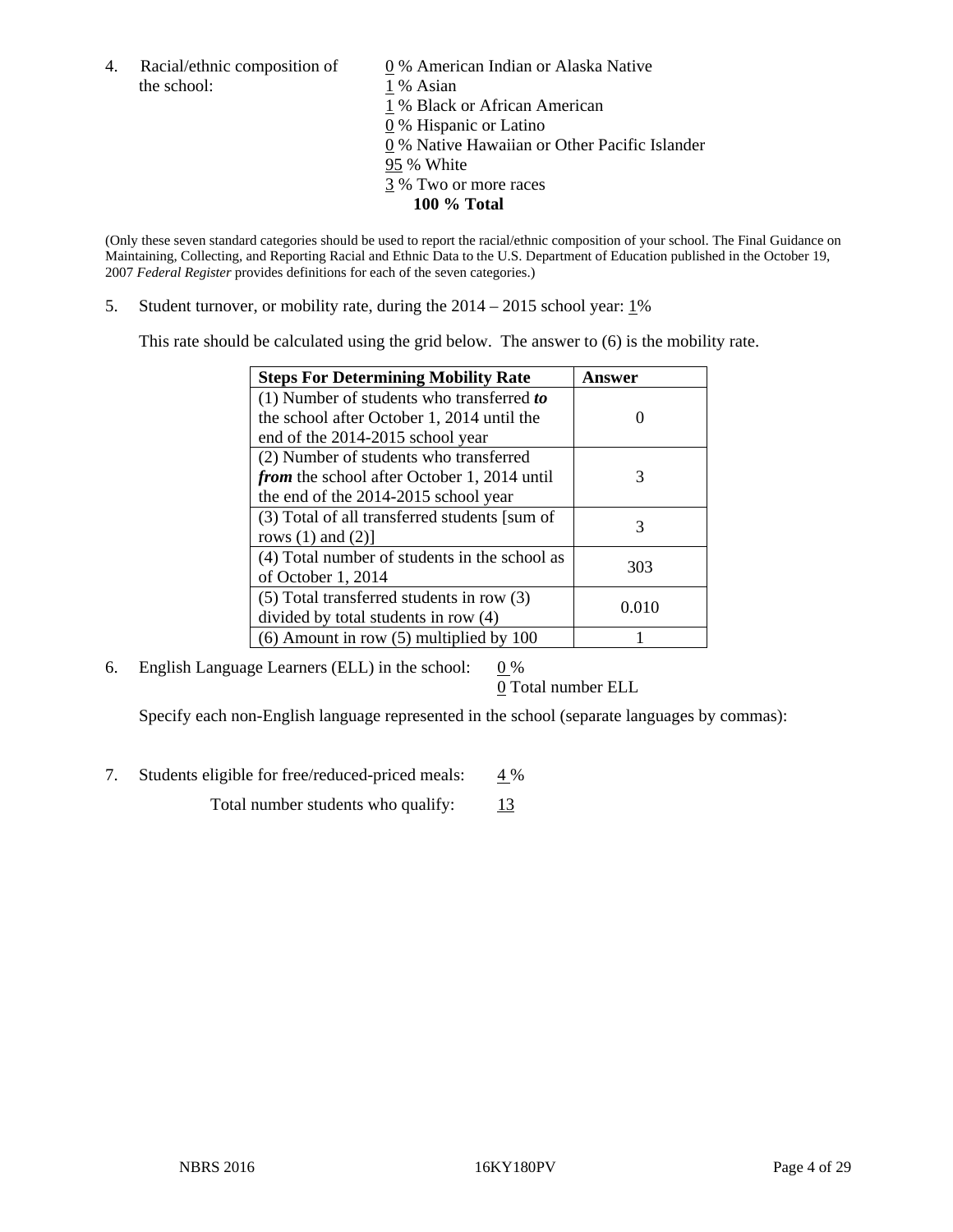Indicate below the number of students with disabilities according to conditions designated in the Individuals with Disabilities Education Act. Do not add additional conditions. It is possible that students may be classified in more than one condition.

| 0 Autism                           | 0 Orthopedic Impairment                 |
|------------------------------------|-----------------------------------------|
| 0 Deafness                         | 1 Other Health Impaired                 |
| 0 Deaf-Blindness                   | 19 Specific Learning Disability         |
| 0 Emotional Disturbance            | 5 Speech or Language Impairment         |
| $\underline{0}$ Hearing Impairment | $0$ Traumatic Brain Injury              |
| 0 Mental Retardation               | 0 Visual Impairment Including Blindness |
| 0 Multiple Disabilities            | <b>0</b> Developmentally Delayed        |

- 9. Number of years the principal has been in her/his position at this school: 5
- 10. Use Full-Time Equivalents (FTEs), rounded to nearest whole numeral, to indicate the number of school staff in each of the categories below:

|                                       | <b>Number of Staff</b> |
|---------------------------------------|------------------------|
| Administrators                        |                        |
| Classroom teachers                    | 18                     |
| Resource teachers/specialists         |                        |
| e.g., reading, math, science, special | 4                      |
| education, enrichment, technology,    |                        |
| art, music, physical education, etc.  |                        |
| Paraprofessionals                     | $\mathcal{D}$          |
| Student support personnel             |                        |
| e.g., guidance counselors, behavior   |                        |
| interventionists, mental/physical     |                        |
| health service providers,             |                        |
| psychologists, family engagement      |                        |
| liaisons, career/college attainment   |                        |
| coaches, etc.                         |                        |

11. Average student-classroom teacher ratio, that is, the number of students in the school divided by the FTE of classroom teachers, e.g.,  $22:1$  16:1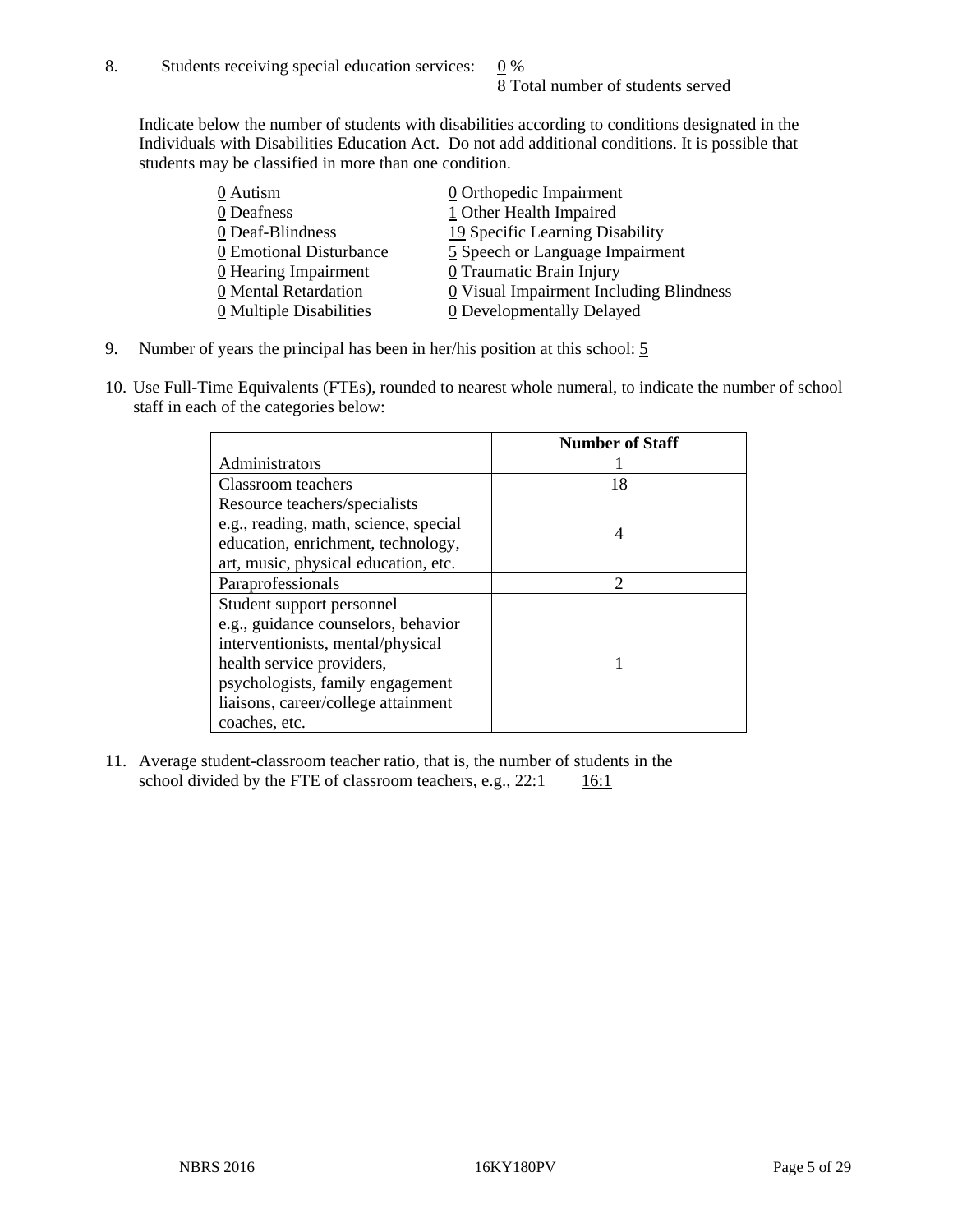12. Show daily student attendance rates. Only high schools need to supply yearly graduation rates.

| <b>Required Information</b> | 2014-2015 | $2013 - 2014$ | 2012-2013  | 2011-2012 | $2010 - 201$ |
|-----------------------------|-----------|---------------|------------|-----------|--------------|
| Daily student attendance    | 99%       | 98%           | 99%        | 98%       | 99%          |
| High school graduation rate | 9%        | 0%            | $\gamma$ % | 9%        | 0%           |

#### 13. **For high schools only, that is, schools ending in grade 12 or higher.**

Show percentages to indicate the post-secondary status of students who graduated in Spring 2015.

| <b>Post-Secondary Status</b>                  |              |
|-----------------------------------------------|--------------|
| Graduating class size                         |              |
| Enrolled in a 4-year college or university    | 0%           |
| Enrolled in a community college               | 0%           |
| Enrolled in career/technical training program | 0%           |
| Found employment                              | 0%           |
| Joined the military or other public service   | 0%           |
| Other                                         | $\gamma_{0}$ |

14. Indicate whether your school has previously received a National Blue Ribbon Schools award. Yes No X

If yes, select the year in which your school received the award.

15. In a couple of sentences, provide the school's mission or vision statement.

St. Mary School encourages students to learn, lead, and serve by embracing the Gospel message of Jesus Christ.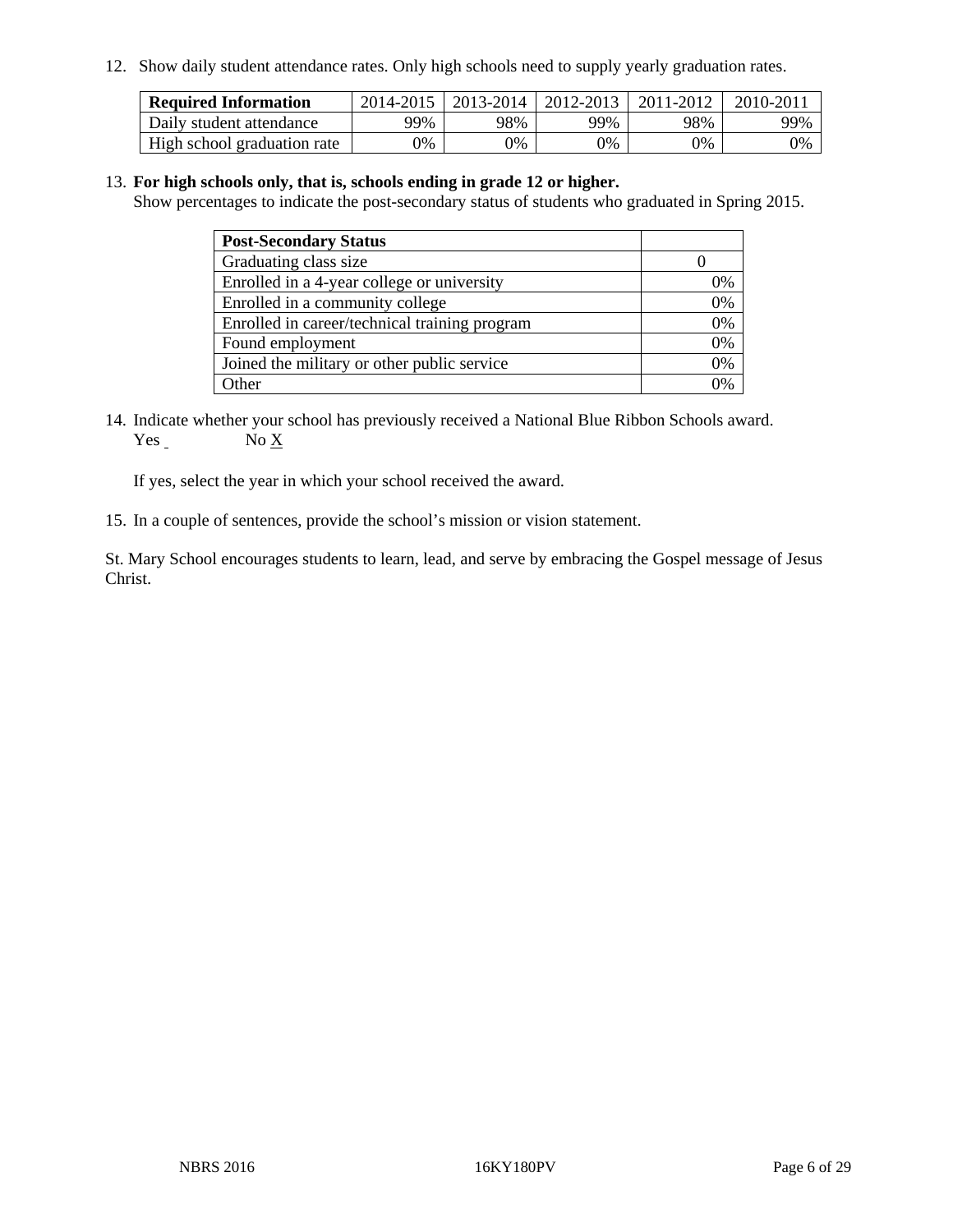St. Mary School is a member school of the Roman Catholic Diocese of Covington, Kentucky. It serves the suburban community of Alexandria, Kentucky. The school's motto is Learn, Lead, and Serve. The mission statement is as follows: St. Mary School encourages students to learn, lead, and serve by embracing the Gospel message of Jesus Christ. St. Mary provides a welcoming and challenging environment to meet students' needs and to develop their abilities and Catholic faith.

St. Mary School opened its doors in 1867 as a one-room school adjoining the church building. A separate school building was constructed in 1875. In 1876, the Sisters of Notre Dame of Covington assumed the teaching and administrative duties in the school. Principals were members of the Notre Dame Sisters until 1992. The Sisters continued an active presence in the parish and school through May of 2014. The current school building was constructed in 1961, as the existing building became the new home of St. Mary's district high school, Bishop Brossart High School. A renovation and expansion project was completed in 1990. The school currently includes 26 classrooms, library, computer lab, reading and speech resource room, gymnasium, cafeteria, kitchen, and offices.

Mr. Matt Grosser is in his fifth year as principal of St. Mary. The office staff includes a full-time secretary and part-time office aide. In addition to 22 full-time homeroom teachers, the instructional staff includes a full-time reading specialist, full-time librarian/interventionist, three full-time aides, and five part-time specialists in Art, Computer, Music, Physical Education, and Spanish. Support staff includes five cafeteria employees and one custodian. The parish maintenance director oversees the maintenance of the school building.

Like other parochial schools in the area, enrollment has been an important issue in recent years. The school's enrollment peaked at 575 students in 2000-01. The school offers half-day kindergarten, and added full-day kindergarten in 2006-07. The preschool was established in 2009-10 as a one-classroom program, and has expanded to now include four classrooms (two preschool 3, two preschool 4). Enrollment reached its low point of 314 P-8 students in 2011-12. Since that year, enrollment has increased by nearly 30%. Currently, 407 students are enrolled at St. Mary School, including 83 preschool students and 324 students in grades K-8.

St. Mary School benefits from an active and engaged community of stakeholders. The parish contributes a great deal to the school, both spiritually and financially. The school and its students interact with the parish in experiences such as sacramental preparation, celebration of weekly Mass, use of facilities, and special events.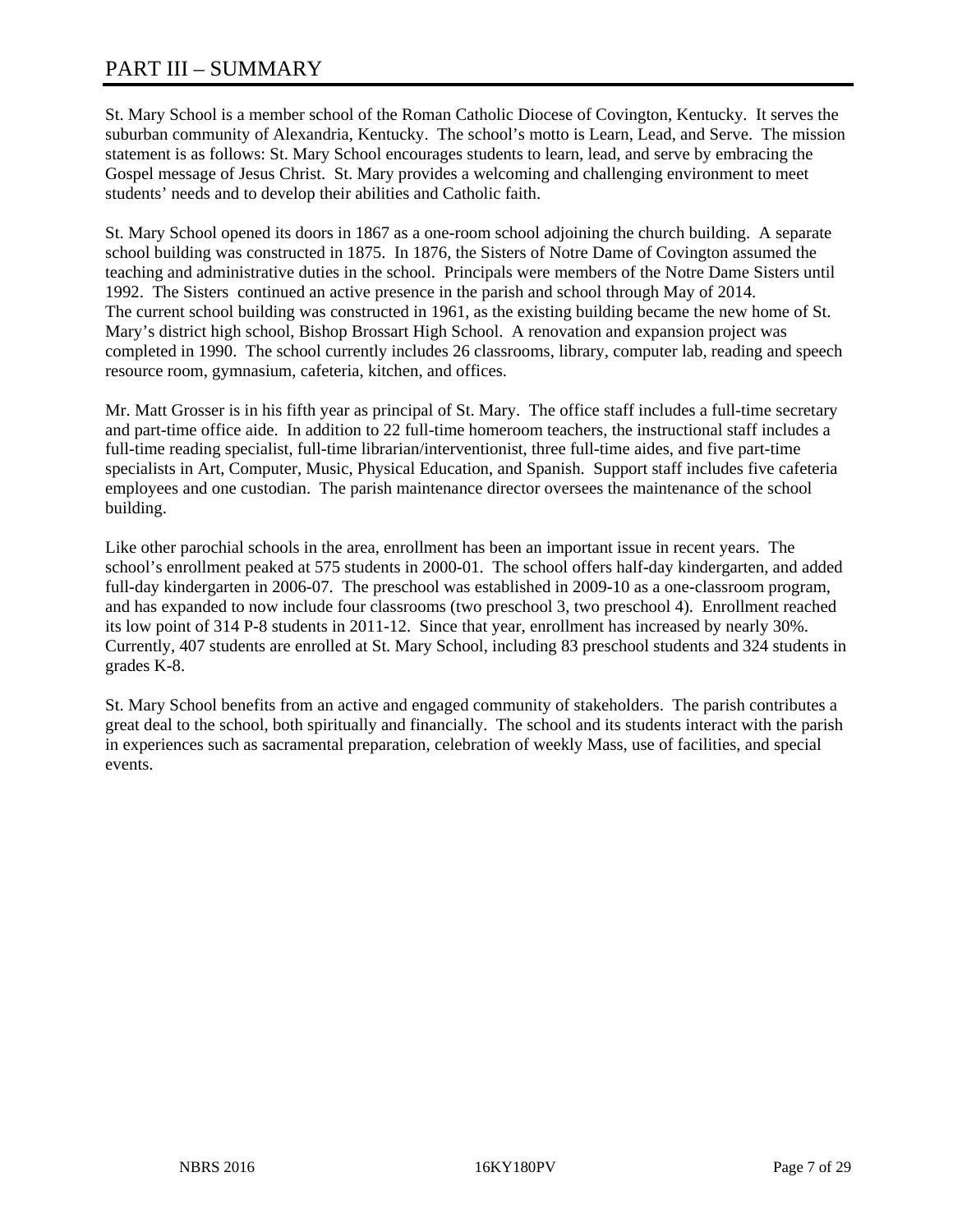St. Mary School provides a rigorous academic experience for its students. Reading skills are emphasized through programs such as Accelerated Reader, AimsWeb assessments, and Response to Intervention. Math classes in grades 6-8 are separated by achievement level in order to help teachers prepare each student for high school. Over the past five years, St. Mary students have demonstrated consistent improvement in their performance on standardized tests, including the Iowa Test of Basic Skills, ACT Explore Test, and High School Placement Test. The faculty is comprised of dedicated professionals who collaborate effectively to maximize student achievement. Quality instruction from experienced teachers is evident throughout the school. Of the 24 certified teachers on staff, 20 hold master's degrees.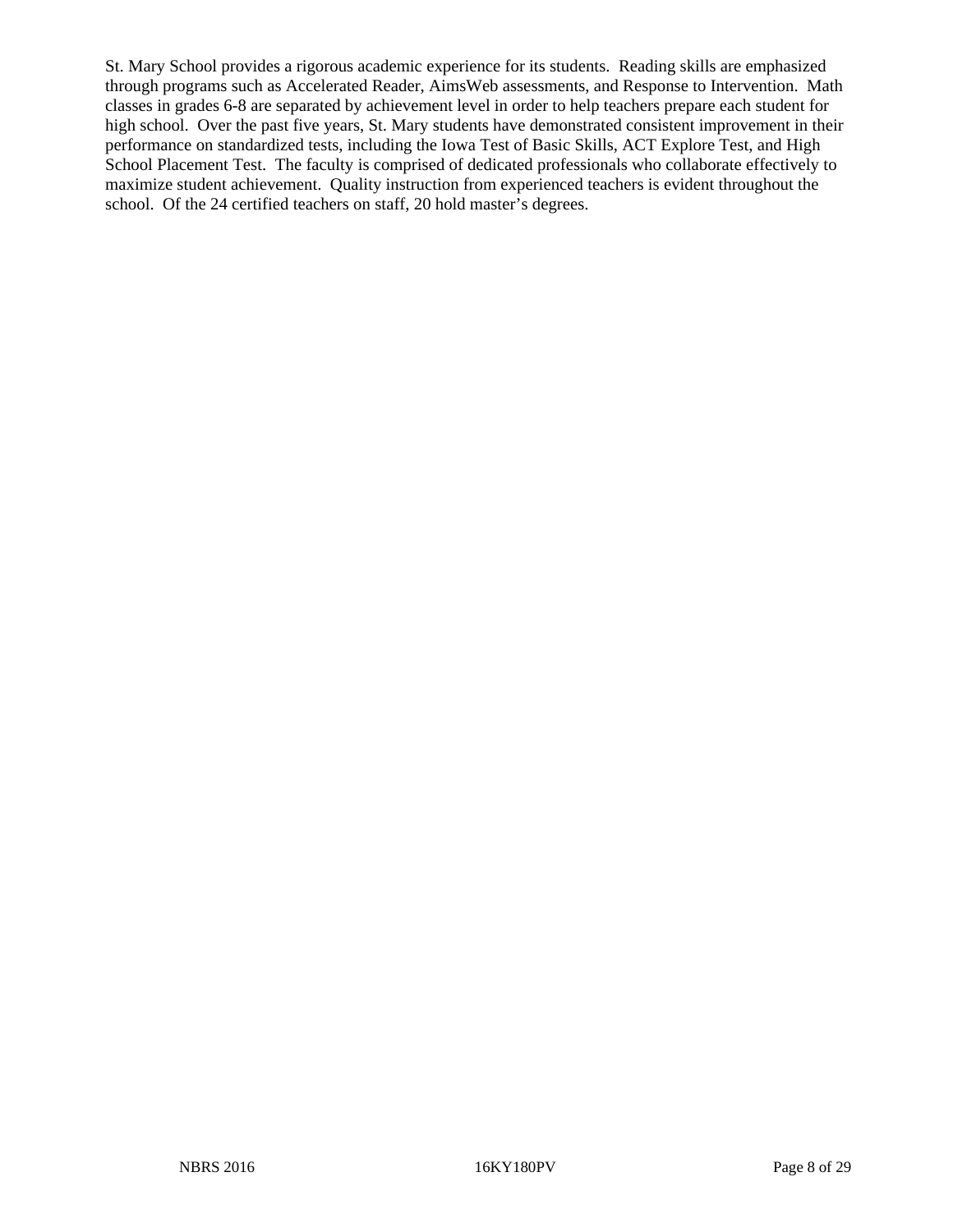## **1. Core Curriculum:**

St. Mary School provides a balanced curriculum that is challenging and engaging. Students develop critical skills in their study of language arts, mathematics, science, and social studies.

The language arts curriculum is comprised of reading, writing, and grammar. The reading component allows students to read selections as a whole class, as well as in small groups to allow for discussion. Students in the primary grades are assessed weekly on their vocabulary and phonics skills, allowing for individualized instruction that keeps them challenged and strengthens their specific areas of need. Novels are used in the intermediate and junior high grades as a means of understanding plot elements, figurative language, genre, theme, tone, types of conflict, point of view, and text structure. Students are also given time to read individually. The school uses the Accelerated Reader program to motivate students to read independently. Through the Accelerated Reader program, students earn points and rewards by taking comprehension tests based on their independent reading.

The writing and grammar components of language arts engage students in a multitude of written expression activities. Students are taught the mechanics of writing early on, including sentence formation and punctuation. Grammar lessons include teaching parts of speech in both spoken and written forms. Students are given opportunities to write formally, including the editing process, both individually and with peers. Additionally, students write informally through expressive writing in daily journals.

The school's math curriculum builds on skills from one grade level to another. Through the use of hands-on activities, manipulatives, repetition, and computer programs, students participate in a multi-faceted learning environment. In elementary grade levels (K-2), teachers use tiered groups in learning centers to meet the needs of each student. The curriculum focuses on basic number recognition, counting, understanding place value, measurements, and the relationship between addition and subtraction. Grades 3-4 focus on mastery of fundamental addition and subtraction, beginning multiplication and division, fact families, understanding fractions, interpreting data, and geometric measurement. Grades 5-6 focus on place value through the trillions, addition, subtraction, multiplication and division with decimals, equivalent fractions, addition, subtraction, multiplication and division of fractions, and interpreting real-world data by using ratios and statistics.

Grades 7-8 focus on extending their understanding of operations with fractions through addition, subtraction, multiplication, and division of rational numbers. Students work on solving and graphing algebraic equations and inequalities, absolute values, systems of equations, polynomials, and quadratic equations. A special emphasis is placed on solving real-life problems through algebraic equations.

The science curriculum focuses on the three main fields: life, earth, and physical. Through hands-on investigations, students are challenged to make observations, hypothesize, experiment, record data, and draw conclusions. With the use of prior knowledge, students are able to grasp concepts about the world around them.

In grade levels K-6, students investigate plants, animals, life cycles, living systems, and interactions with nature. Students also learn about Earth science, including processes that change the Earth, as well as study of the solar system. For physical science, students learn about the building blocks of matter, energy, motion, and force. In 7th and 8th grade, student-led learning is emphasized as classes discuss and discover problems facing the world today. Seventh grade topics include Newton's Laws of Motion, waves, the electromagnetic spectrum, electricity, cells, genetics, and human anatomy. Eighth grade covers the six kingdoms, including classification of those groups. Eighth graders also learn the dissection process, including species such as planarians and frogs. Additionally, 8th graders explore chemistry, including the periodic table, chemical bonds and equations, and acids and bases.

The social studies curriculum addresses interactions with the community, government, and cultures around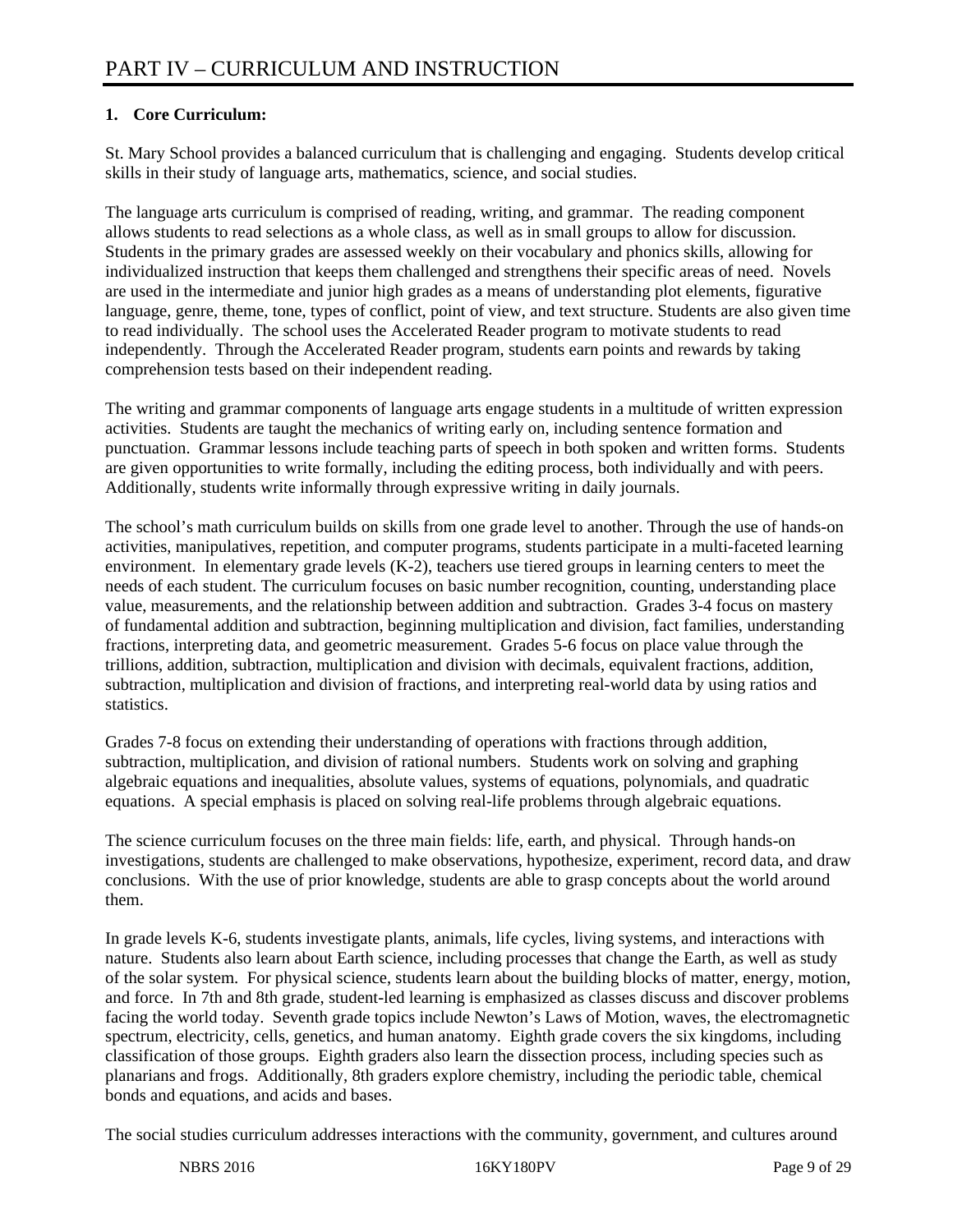the world and through history. Through the use of hands-on activities, map skills, dramatizations, primary sources, and research projects, students participate in a multi-faceted learning environment. General areas of study include the foundations of social studies, Kentucky state history, U.S. geography, world geography, world history, and U.S. history. In elementary grade levels (K-3), learning centers are used to address various skill levels. The curriculum focuses on communities, cultures, and basic social studies skills. Topics include levels of government, citizenship, beginning map skills, and historical figures. Fourth grade students explore Kentucky state history, geography, and government. Through a visit to the state capital of Frankfort, students are able to experience in person how the government functions. Fifth grade themes include colonialism and world exploration. The sixth grade course of study covers world history and geography, providing students an understanding of the differences among the world's people. Seventh and eighth grades study U.S. history from the founding of our nation through modern times.

The core elements of the St. Mary School curriculum establish a strong foundation for a well-rounded education for each student. Through their exploration of language arts, mathematics, science, and social studies, St. Mary students develop a wide range of valuable academic skills.

St. Mary School has had a preschool program for the past seven years. The program has grown to a total of 83 students in two Preschool 3 and two Preschool 4 classrooms for the 2015-16 school year. The St. Mary preschool curriculum is designed to prepare each child for kindergarten. The program provides a safe and healthy learning environment, with teachers focusing on all areas of development, including cognitive, social, emotional, and physical. The curriculum also includes the development of self-help skills and the building of strong family relationships. In order to align with K-3 academic standards, the preschool staff collaborates with kindergarten teachers throughout the year in the areas of lesson planning, themes, and assessment. St. Mary kindergarten students who attend at least one year of preschool at SMS tend to perform better on fall literacy assessments. During the past three years, these students achieved the following average scores, compared to kindergartners who did not attend St. Mary preschool: Initial Sound Fluency, 27.6 to 26.7; Letter Naming Fluency, 40.3 to 36.6; Letter Sound Fluency, 28.1 to 25.2. The program provides a strong foundation for a child's future success.

#### **2. Other Curriculum Areas:**

St. Mary School offers six enrichment classes, or "specials." Students in preschool through eighth grade attend each class once per week. Classes range in length from thirty minutes (lower grades) to forty-five minutes (upper grades). Curriculum in each class is based on national and diocesan standards.

St. Mary School is in compliance with the Blue Ribbon program's foreign language requirements. Students in preschool 3 through 8th grade attend Spanish class once each week for the entire school year. Class times are fifteen minutes for preschoolers, 30 minutes for grades K-5, and 45 minutes for grades 6-8. The Spanish curriculum provides language and culture instruction. Some of the teaching methods utilized include instructional songs and videos, pictures, worksheets, hands-on activities, speaking practice, taking notes, homework, and various assessments. The curriculum for preschool through third grade focuses on learning basic vocabulary. Fourth and fifth grades are introduced to basic grammar skills along with learning more vocabulary and forming sentences. Sixth through eighth grades implement even more grammar skills, continue learning vocabulary, and practice conversational speaking skills. Hispanic culture topics are taught at every level. Spanish class features engaging instruction that enriches students' awareness of different cultures and prepares them for more in-depth foreign language study in high school.

St. Mary's art classes allow students to work with a multitude of media. The curriculum explores various ways of creating art and learning about the basic concepts of each medium. While it is important for each student to have creative freedom, the teacher also strives to incorporate art history, the elements of art, principles of design, and contemporary art practices. The projects push the students to rethink what a work of art should look like. Some projects are used to give the students an outlet and a chance for self-reflection, while others help them to learn a specific skill. The art room serves as a space where students are motivated to produce their best work and express themselves creatively.

NBRS 2016 16KY180PV Page 10 of 29 The music curriculum builds upon the students' skill levels every year. Primary grades begin with the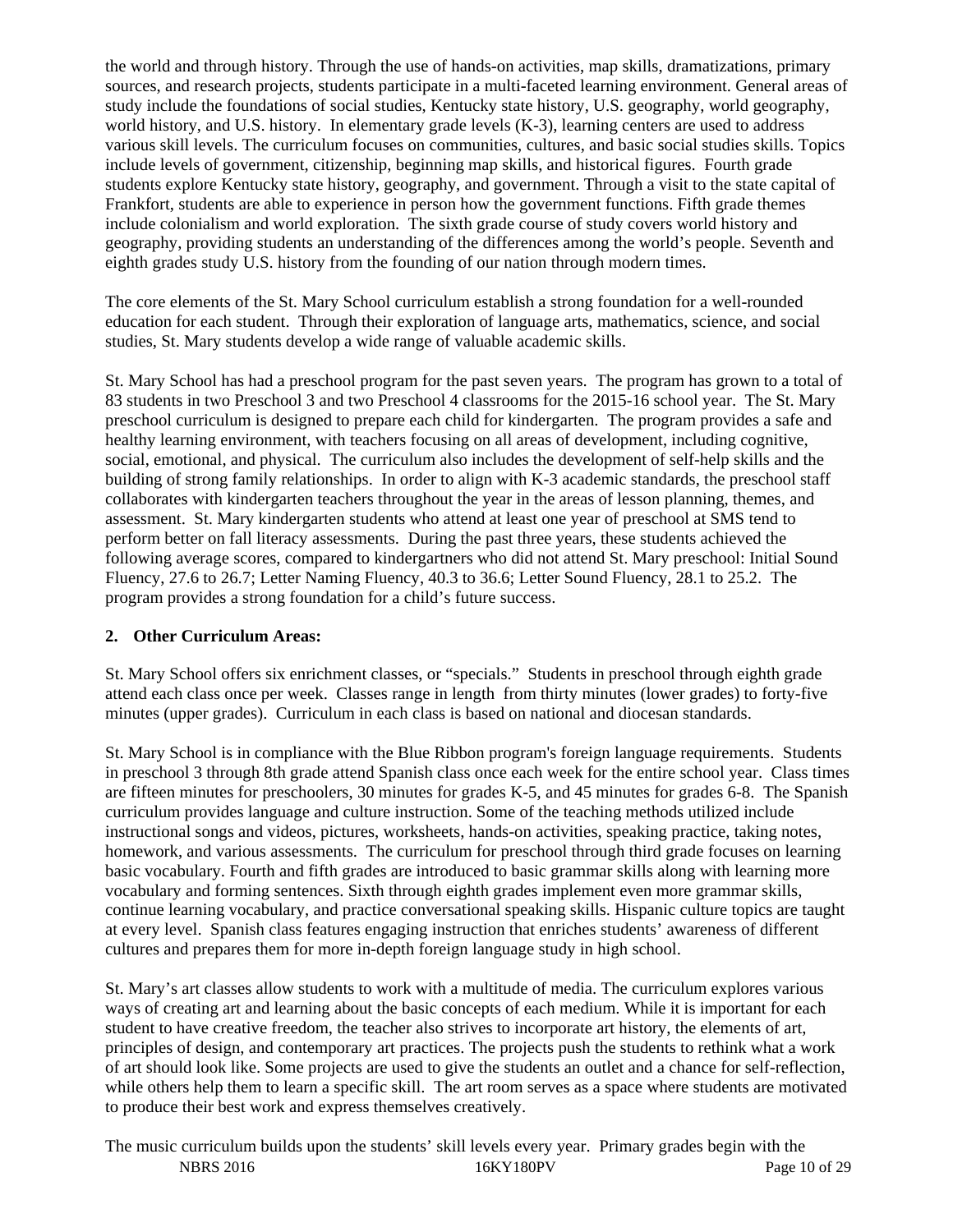basics of singing alone and with others, responding to various styles of music, playing an instrument alone and with others, and using literature in the classroom to enhance musical experiences. In intermediate and upper grades, students continue to build upon their skills by composing music, listening to and analyzing various styles of music throughout history, showing an understanding of basic music theory, and learning to play two solo instruments. Students also participate in annual performances in an effort to showcase what has been learned and to experience performing for an audience. Chorus is offered for grades 3-8, with several opportunities for additional performances. The 8th grade class has the opportunity to perform in the school musical.

Physical education focuses on motor skills, teamwork, sportsmanship, and physical fitness. This weekly class provides students the opportunity to develop skills on an individual level and learn the importance of participating in team-based activities. Activities are designed to fit students' physical needs and to challenge their minds and bodies. The school participates annually in the Presidential Fitness Test, which allows students to set challenging individual goals.

Computer class teaches students to apply technology skills and concepts to enhance their learning across other curriculum areas. Students encounter a variety of other technologies used on a daily basis in their homerooms, but computer class allows students to focus solely on utilizing the technology. Frequently, the computer teacher collaborates with other faculty members to reinforce classroom learning. For example, junior high students learn how to use web-based bibliography tools to meet requirements of writing assignments from language arts and social studies classes. The skills learned and practiced in computer class become a necessity for our students as they begin to use Google Apps for Education and a variety of programs in other classes. Each student in grades 3-8 has a school Gmail account, which allows access to these resources and cloud-based data storage. These experiences with technology help prepare students for overall success.

The school takes various measures to promote student health. An annual health screening is provided during the school day. Screenings include lice, vision, and scoliosis. Nutrition concepts are included in the physical education curriculum. A counselor is on staff each Friday throughout the school year. In addition to providing personal counseling when needed, the counselor works with all grade levels in whole-class settings to discuss making healthy choices. Topics include bullying prevention and saying no to drugs and alcohol. Red Ribbon Week is celebrated in October to emphasize making positive choices. The school has partnered with Catholic Charities to provide the Steps to Respect (grade 4) and Second Steps (grade 6) programs. The Council on Child Abuse and Kids on the Block are outside agencies that visit annually to help students identify, report, and prevent abuse and neglect.

The school library is a valuable resource to all students. Each homeroom is assigned a specified library time. In addition to having the opportunity to borrow books, the students learn numerous library skills, including proper book care, parts of a book, the Dewey Decimal system, and thematic discussions of their reading. With assistance given as needed, students are encouraged to find books within an appropriate reading range based on their own reading ability and developmental maturity.

#### **3. Instructional Methods and Interventions:**

St. Mary School strives for academic excellence for each student. To meet the diverse needs of the student population, teachers use a variety of strategies in the classroom. Collaboration, differentiation, individual attention, and creative use of resources are essential elements of the school's instructional approach. Cross-disciplinary instruction is a valuable strategy utilized by the faculty. Classes such as art, music, and technology often match topics and concepts with core content areas like social studies and science. Students often complete projects that are based in a specific content area, but incorporate core skills such as reading, writing, and oral presentation.

Students and teachers use technology to maximize learning. Each classroom has an interactive projector. Students have access to iPads in preschool through 5th grade or Chrome books in grades 6-8. All students in grades 3-8 have Gmail accounts, which are used to store data and share work with teachers and classmates.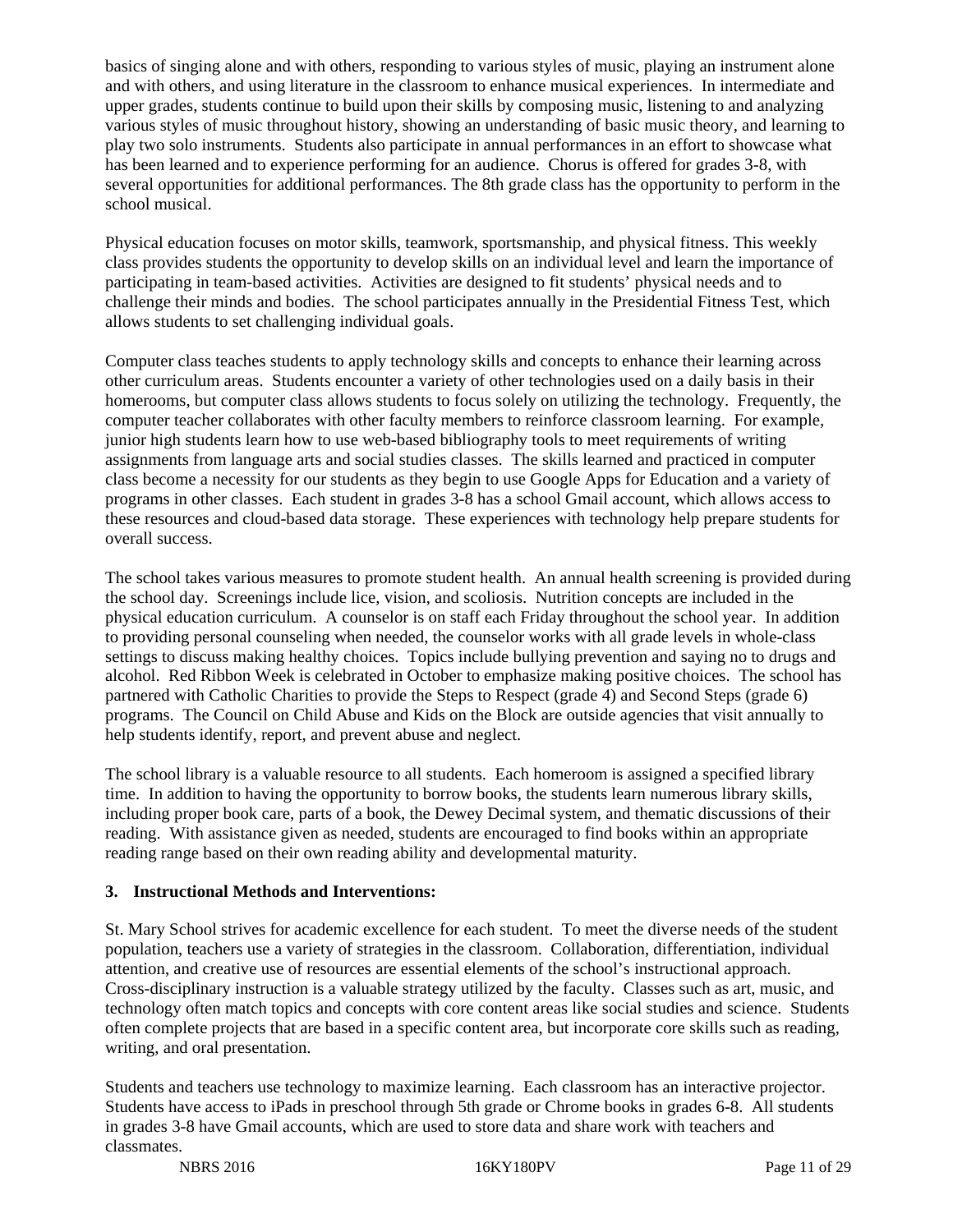Computer programs are utilized so that teachers are able to further differentiate instruction and provide for each student's learning needs. In Accelerated Reader, students and teachers work together to set an individualized reading goal for each trimester. STAR reading tests allow the teachers to view a report that details target areas for growth or activities to enrich a child's reading comprehension.

Technology has made it possible for teachers to enhance differentiation strategies. Students with an identified reading disability, such as dyslexia, are permitted to use an electronic device to operate such programs as Dragon Dictation, Learning Ally, or Snapverter. Having a variety of electronic devices with the Accelerated Reader program loaded allows several students at a time to take Accelerated Reader tests.

One key way that St. Mary School approaches the unique and diverse needs of each student is through the Intervention Block instruction period. Intervention Block is a 30-minute class on Mondays through Thursdays in which students in grades K-8 receive explicit instruction targeted at one of three ability levels. Every grade-level teacher, 4 teacher assistants, and 2 intervention specialists are involved as small-group instructors during the Intervention Block period. In Intervention Block, all students are given a common pre-assessment for a particular skill, which has already been introduced to the whole class. Data is collected, scored, and analyzed by each grade level team. In order to provide individualized learning, teachers use this data to divide students into 3 leveled groupings: strategic, on track, and enrichment. The teachers then plan and implement lessons for their assigned groups. Students in the strategic groups are given a formative assessment after eight days of instruction to monitor progress. They are also given a summative assessment to determine mastery of the skill. Typically, mastery is considered to be a success rate of 85-90%. Following this eight-day unit, those still in need of practice are moved into an even smaller group or transitioned to one-to-one instruction with the classroom teacher or the intervention specialist. This process of intervention is repeated for different skills throughout the school year.

St. Mary School uses innovative and collaborative methods to promote academic growth across all grade levels. Staffing, resources, and procedures are aligned, leading to maximized classroom performance by each student.

## **4. Assessment for Instruction and Learning and Sharing Assessment Results:**

St. Mary School uses a variety of assessments across all grade levels (Preschool 3 through 8th grade). Assessment data is used to systematically monitor progress of individual students, identify trends in class or group data, and set goals for overall school improvement.

Students in Preschool 3 and Preschool 4 are assessed each trimester on a wide range of skills, including letter sound and name recognition, gross and fine motor skills, writing one's name, and social interactions. End-of-year tests are administered in Preschool 4 and kindergarten to evaluate students' readiness to enter kindergarten and first grade.

In grades K-8, classroom assessment data is available for review on the school's online parent portal. This system includes grade reports and upcoming assignments. Students also have access to this resource to track their own progress. Assessment data from the first academic trimester is shared with parents, who are invited to conferences in November. Following the second and third trimesters, assessment reports are sent home. Parents may request a conference to discuss student progress at any time.

The school administers the following types of benchmark assessments to measure student progress in specific reading skills: AimsWeb (early literacy skills and oral reading fluency), Accelerated Reader (basic comprehension of independent reading), and STAR (in-depth reading comprehension). The school's approach to Response to Intervention is called Intervention Block, in which foundational phonological skills are assessed for all students, starting in kindergarten. The data from these assessments is used to design instruction at three different skill levels: strategic, on-track, and enrichment. Mathematical skills are also assessed using the same process, beginning in grade four. Targeted instruction occurs each Monday through Thursday for thirty minutes in grades K-8.

NBRS 2016 16KY180PV Page 12 of 29 Classroom teachers collaborate with the school's intervention specialist to analyze data from the benchmark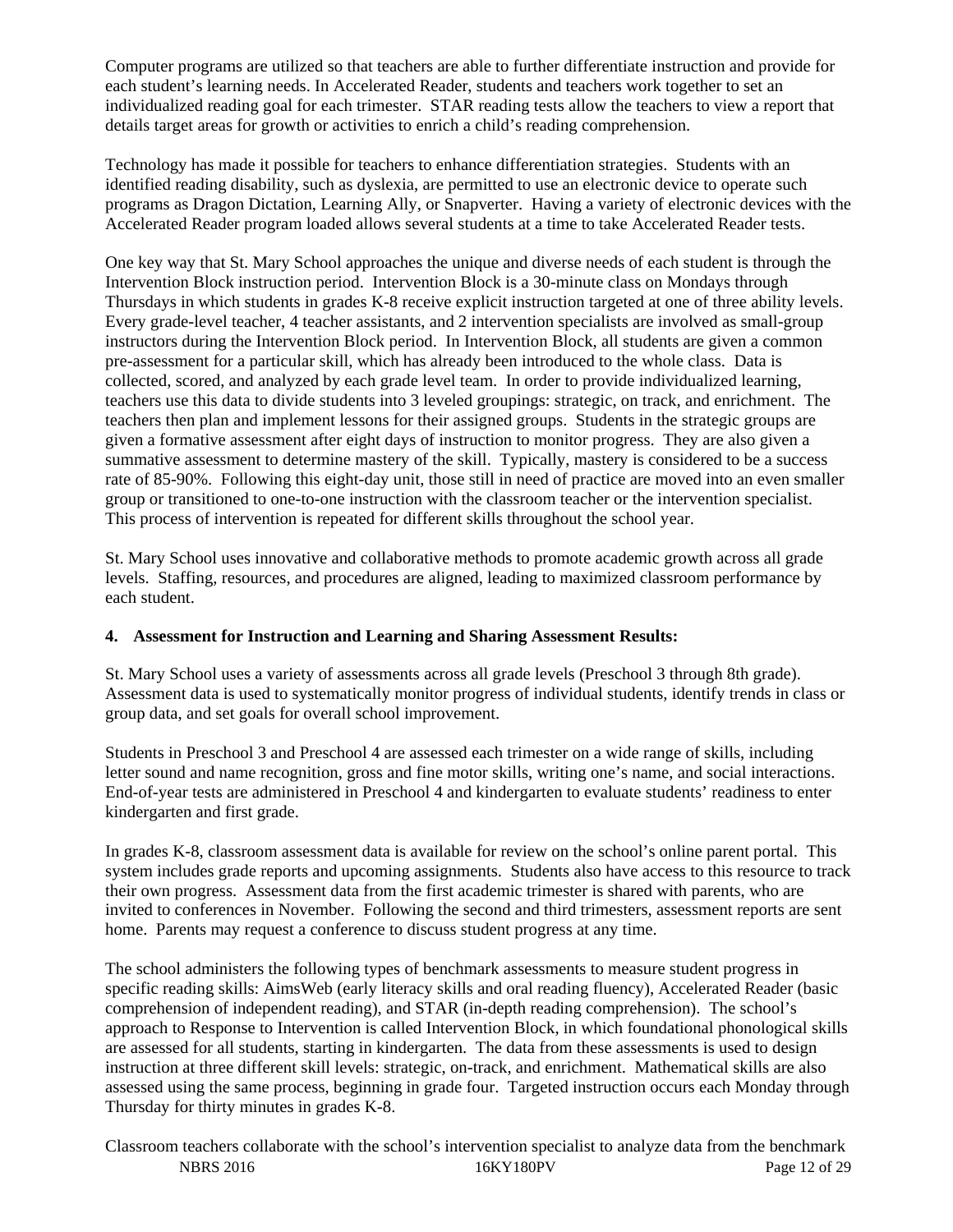assessments. These instructional teams determine if there is a need for additional intervention. In such cases, parents are invited to meet with the teachers, interventionist, and principal to evaluate a student's progress and create an intervention plan.

Standardized assessments include the following: ACT Explore Test (September; grade 8), High School Placement Test (December; grade 8), and Iowa Test of Basic Skills (April/May; grades 2-7). The Explore and HSPT results are used to determine class assignments for next year's 9th grade students. Staff members from St. Mary and the district high school collaborate to make these recommendations. Teachers use the ITBS results to evaluate progress across several subject areas. At the end of each year, teachers meet with colleagues from the previous and next grade levels. These meetings allow an opportunity to identify strengths and areas for academic growth for the following year, including possible gaps in curriculum and instruction. A report from this meeting is created, and it is often the basis of a teacher's annual growth plan that is submitted to the principal. In grades 6-8, ITBS results are used to identify students in need of enrichment. Opportunities such as accelerated math, language arts, science, and grammar, as well as electives, are available to students who consistently perform at this level.

The school uses a program of assessment that is evaluated regularly and is designed to meet the unique academic needs of each student. Students throughout the school benefit from a curriculum that is focused on data-driven instruction.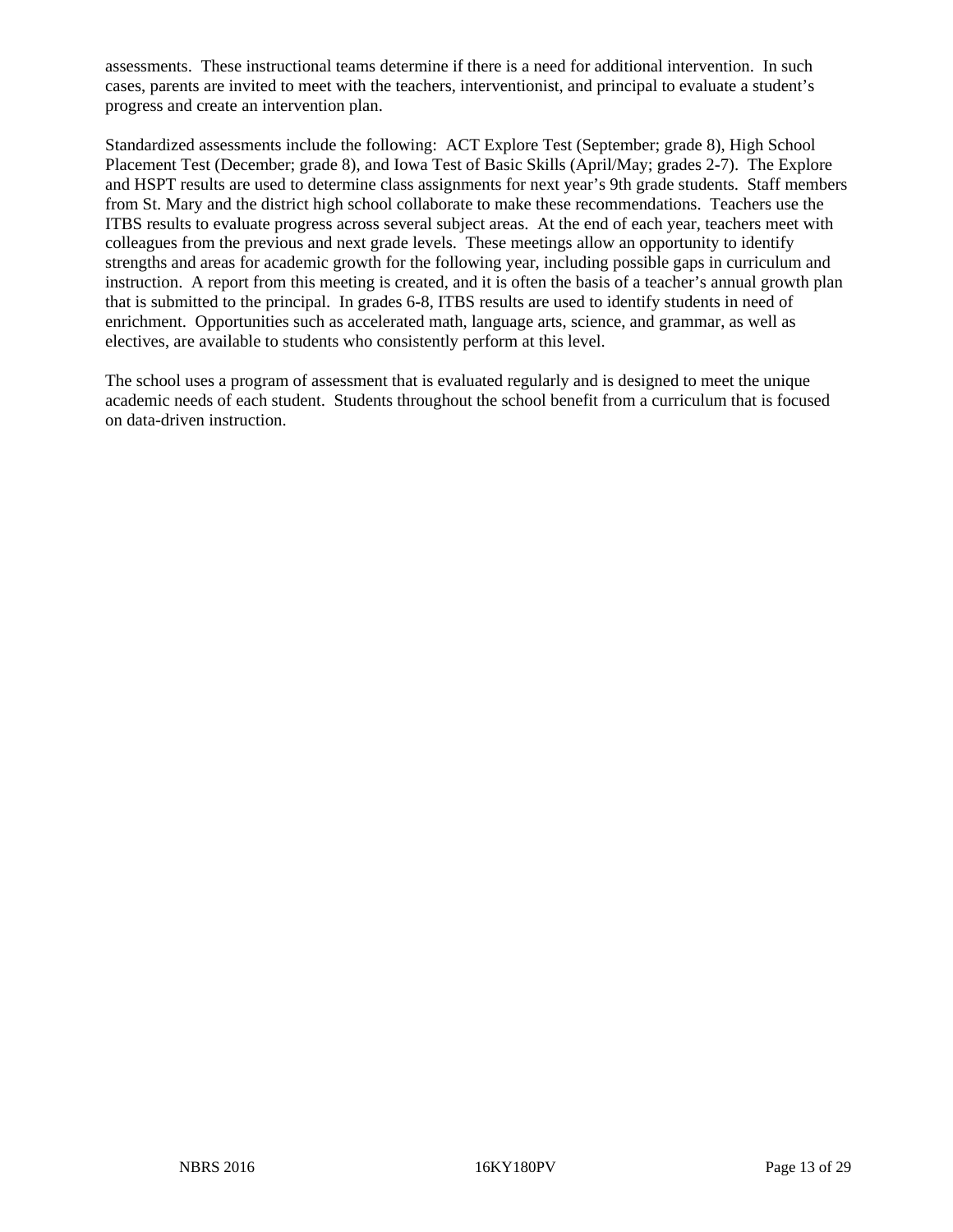#### **1. School Climate/Culture:**

St. Mary School engages students by providing a well-rounded experience to develop the whole child. To supplement the academic program, various extracurricular activities are offered to students. Sports include Soccer, Volleyball, Cross Country, Basketball, and Cheerleading. Clubs include Robotics, Student Council, Academic Team, Drama, Game Club, Chorus, and Running Club. The school collaborates with organizations such as 4-H, Girl Scouts, and Boy Scouts to provide growth opportunities for students.

Students are recognized for academic excellence as well as outstanding behavior. Academic honors are available for students in grades 4-8. Students are encouraged to read independently with the Accelerated Reader program. Teachers set AR goals for students each trimester. If students reach these goals, they can earn prizes. Each classroom uses strategies not only to prevent negative behavior, but to reward commendable conduct. Preschool and primary grade levels use a color system for behavior, allowing students to receive rewards for going above and beyond expectations. In upper grade levels, teachers have special forms that they distribute to students who show positive traits such as leadership, generosity, and compassion for others.

On a school-wide level, the school uses grade level buddies to help students make connections with each other. The following grade levels are paired with each other: Preschool & 4th, K & 8th, 1st & 5th, 2nd & 6th, 3rd & 7th. Each month, these classes engage in activities together. Frequently, the school theme is incorporated in buddy activities. For example, this year's theme of "We All Fit Together" has been emphasized as students created puzzle pieces that comprise a message emphasizing the importance of service to the community.

The counseling program is run by a licensed, certified counselor and family mediator. This program fosters the emotional, social, moral, and academic development of students by maintaining a focus on healthy choices, decision-making skills, behaviors, and consequences. In addition to providing individual and group counseling, the counselor is proactive as she develops classroom presentations, makes referrals, and consults with teachers, administrators, education specialists, parents and other outside resources when necessary.

Faculty and staff members contribute to a positive school culture well beyond classroom instruction. Each teacher is a member of an event committee (ex: Catholic Schools Week) and a standing committee (ex: Publicity/Marketing). Committee membership is an effective way to involve staff members in decision making, as well as shaping the experiences that are offered to students. The Faculty Advisory Board, which meets every two weeks, includes a member from each of the five main instructional teams. These members discuss important issues with the principal and report back to their departments. Monthly faculty meetings include opportunities for teachers to submit calendar items, announce upcoming events, and discuss important issues. A regular feature of faculty meetings is 'Atta Girl/Boy, in which staff members praise each other publicly for valuable contributions. Teachers can have input in the professional development offerings by submitting suggestions on their annual growth plans. All staff members have the opportunity to evaluate the principal using a diocesan appraisal form in the spring.

All of these features create a school climate that is engaging, growth-oriented, and collaborative. The result is an environment in which everyone can fully develop individually and collectively.

#### **2. Engaging Families and Community:**

St. Mary School employs a variety of strategies in working with family and community members to maximize student success and school improvement.

A strong partnership with parents is a critical element to the school's success. For example, Ascend is an online system for communicating students' academic performance, upcoming assignments, and important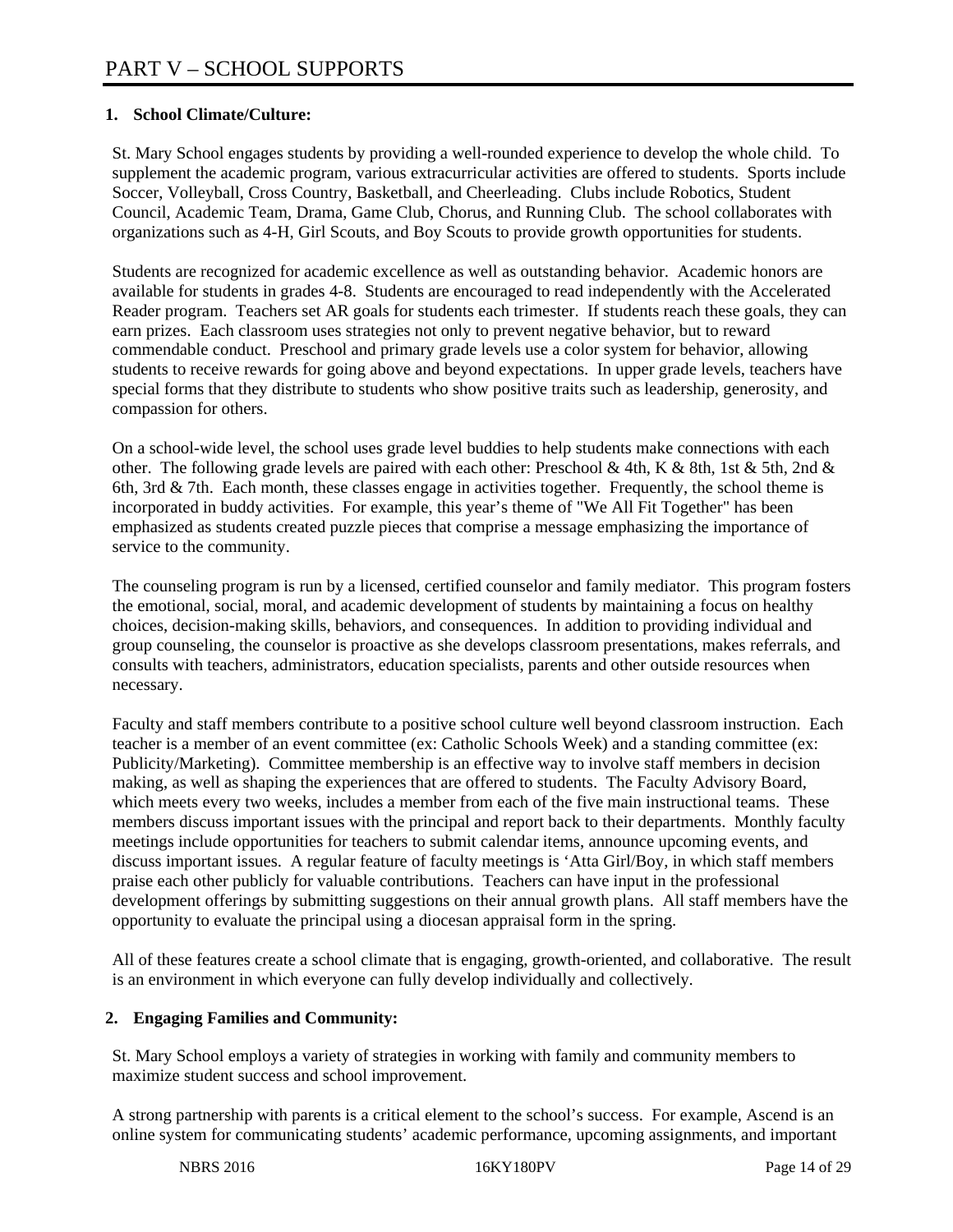announcements. Teachers send home weekly newsletters to engage parents in the academic process. Parents also have an opportunity to evaluate the school's effectiveness with the annual online survey conducted in December. Surveys are also used to gain feedback from prospective parents following Open House in January.

The school and its students benefit greatly from a strong partnership with the district high school, Bishop Brossart. St. Mary students have performed in Bishop Brossart's new theater at events including the Music In Our Schools concert, Talent Show, and Kindergarten Celebration. Additional events at Bishop Brossart include a preschool and kindergarten trick-or-treating visit, a math carnival for second and third graders, and Middle School Science Day, which provides older students a chance to engage in hands-on learning experiences at the high school.

St. Mary also collaborates with Campbell County Schools, the local public district. Families are able to utilize county bus services for morning and afternoon transportation, as well as for field trips throughout the year. St. Mary staff members work with county personnel to provide speech services. Campbell County also offers professional development opportunities for teachers in area private schools.

St. Mary emphasizes the importance of connecting with families and community members with performances and special events. Such opportunities include the Alexandria Fair Parade, Veterans' Day, the 5K walk/run for tuition assistance, the Christmas Concert, Catholic Schools Week activities, the Science Fair, the 8th Grade Play, and the Academic Showcase.

Various non-profit organizations contribute to the St. Mary experience. Students participate in art and writing contests sponsored by the Campbell County Conservation District and the County Family Court. The County Extension Service, National Children's Theatre, Veterans of Foreign Wars, and Catholic Charities provide guest presenters throughout the year.

Students have numerous opportunities to give back to the community. Several charitable collections take place during the school year, benefiting agencies such as Shriners Hospital of Cincinnati, Cincinnati Children's Hospital, Henry Hosea House, Action Ministries, and Autism Speaks, among others. Teachers collaborate with leaders from these organizations to identify their needs. All grade levels work together to meet these needs through collection of items, cash donations, and other service projects. Service field trips also take place to organizations such as Carmel Manor Retirement Village and the Diocesan Parish Kitchen.

St. Mary students are constantly making connections with the community. As a result, they are better able to live the school's motto of "Learn, Lead, and Serve."

#### **3. Professional Development:**

St. Mary School and the Diocese of Covington offer various professional development opportunities for staff members. Each year, the teachers complete a growth plan, which includes an opportunity to suggest topics for in-services. The school uses this input from teachers, student assessment data, available technology, and direction from the Diocese of Covington to determine an approach to professional development.

The school takes a collaborative approach to training teachers in updated instructional practices. Teachers network with colleagues from other diocesan schools at regional workshops on differentiation and assessment each year. At these workshops, teachers from throughout the diocese share best practices that lead to growth in student achievement. In the summer of 2015, St. Mary hosted a "meet-and-share" workshop in which junior high teachers from district schools presented web-based strategies to promote student learning and engagement. St. Mary has also partnered with Immaculate Heart of Mary Elementary and St. Henry Elementary to share strategies for use in the Intervention Block program, which these schools use as their Response to Intervention approach.

NBRS 2016 2016 16KY180PV Page 15 of 29 One of the most common areas for workshops is technology. Several opportunities are available outside of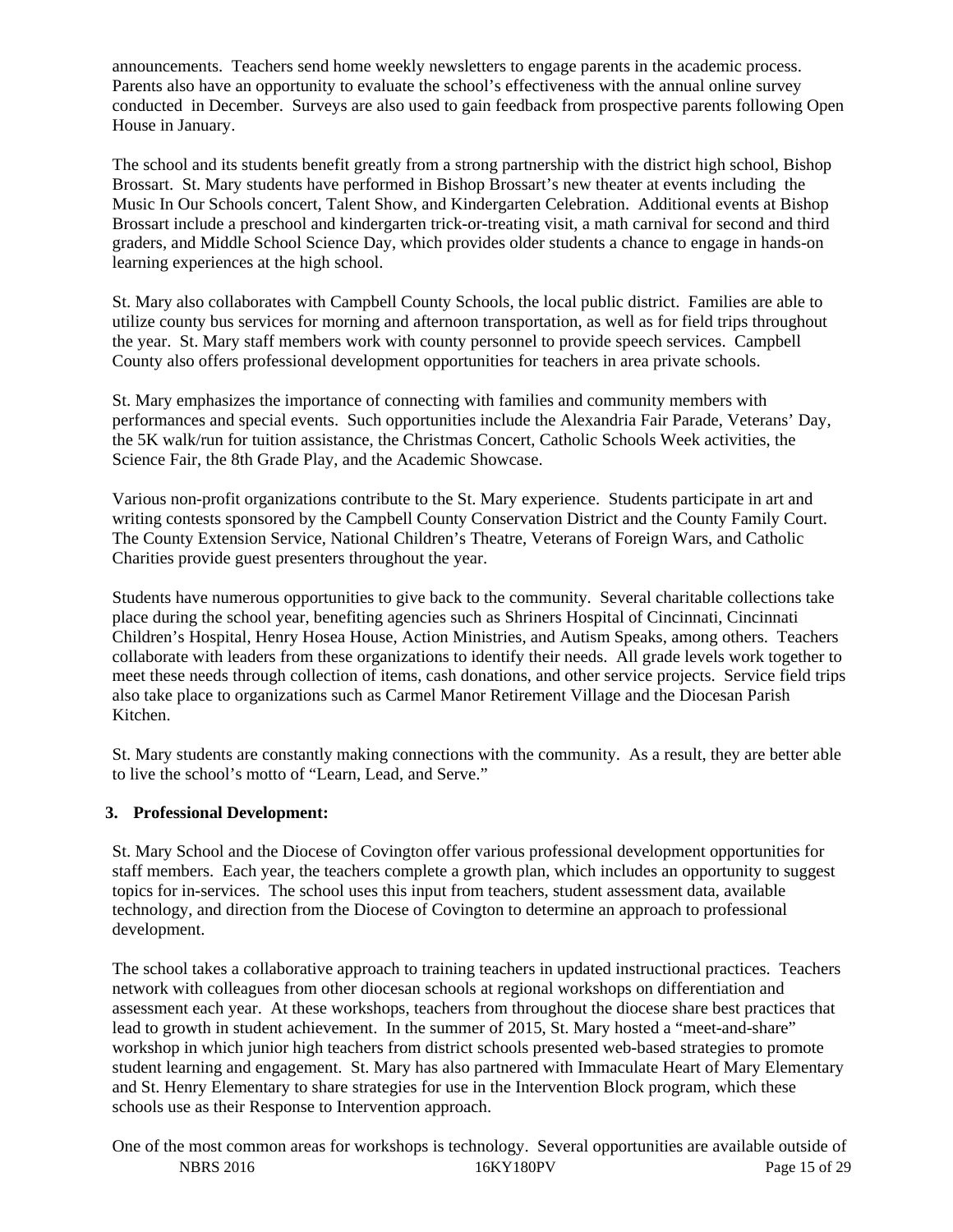the building, including the state educators' technology conference in March and the diocesan technology workshops offered for various grade levels. Internally, the staff has spent a great deal of time emphasizing use of Google Drive. Students use Drive to collaborate with each other and to maximize their performance on tasks such as writing projects and presentations. The emphasis on using shared documents in Google Drive has greatly improved the faculty's ability to collaborate, aiding instruction throughout the curriculum.

Teachers frequently indicate an interest in learning more about students' diverse learning needs. A regional expert conducted an in-service on dyslexia at St. Mary in 2013. This visit created a greater awareness and understanding of dyslexia. As a result, the school has been able to identify numerous students who have since been positively screened or diagnosed with dyslexia. In 2014-15, teachers received training on the Susan Barton method of dyslexia intervention. The faculty used this knowledge to adapt its spelling program for 2015-16 to create a curriculum that reflects leading research in dyslexia intervention strategies.

Because the Catholic faith is an integral element of the school's identity, St. Mary teachers participate in inservices related to Catholic spirituality. In-services in recent years featured topics including changes in the Catholic Mass, Theology of the Body, character education, and using faith-based approaches to eliminate bullying. All of these experiences are used by teachers to enrich the instruction and leadership of the student as a whole child.

Each principal in the diocese also receives training to help them maximize student growth across the school. The annual diocesan principals' conference includes a guest speaker on topics ranging from instructional leadership, effective coaching of teachers, and implementing academic intervention. In addition, St. Mary's principal was selected to participate in the Kentucky Principals' Institute through the Center for Creative Leadership in Greensboro, North Carolina, in 2014-15.

The professional development efforts of St. Mary School have positively impacted student learning. Student scores on the Iowa Test of Basic Skills, High School Placement Test, Explore Test, and in-house literacy assessments have steadily increased over the past four years.

## **4. School Leadership:**

The principal is the chief administrator of the school. The hiring and contract renewal of the principal is determined by the pastor. The Department of Catholic Schools of the Diocese of Covington approves these decisions. When a new principal was to be hired in the summer of 2011, a search and selection committee was formed to include staff members, school board members, a diocesan administrator, and finance experts.

The Department of Catholic Schools works with the principal to set and monitor instructional goals for the school. The assistant superintendent visits the school twice each year to evaluate progress toward these goals. For example, if the principal identifies math computation as an area for growth, he and the assistant superintendent will examine trends in standardized test data, examine the curriculum and resources used toward that goal in the school, and discuss strategies that other diocesan schools are using to that end.

Each year, the school's staff members are encouraged to submit responses to an appraisal of the principal. Items from this survey include: The principal assists teachers in using various methods to engage and improve student learning; The principal involves teachers in developing curriculum that meets students' needs; The principal shows concern for improving academic standards for all students.

St. Mary's Parish Education Council (PEC) is a committee that meets monthly to advise the school principal and parish's director of religious education. PEC collaborates with these leaders to devise policy and discuss issues related to the parish and school. Student achievement is a typical theme of discussion at PEC meetings. Standardized test scores, academic intervention, enrichment opportunities, student-teacher ratio, and classroom technology are frequent topics.

NBRS 2016 29 16KY180PV Page 16 of 29 The Parish Finance Council meets quarterly to review the parish and school budget. The school principal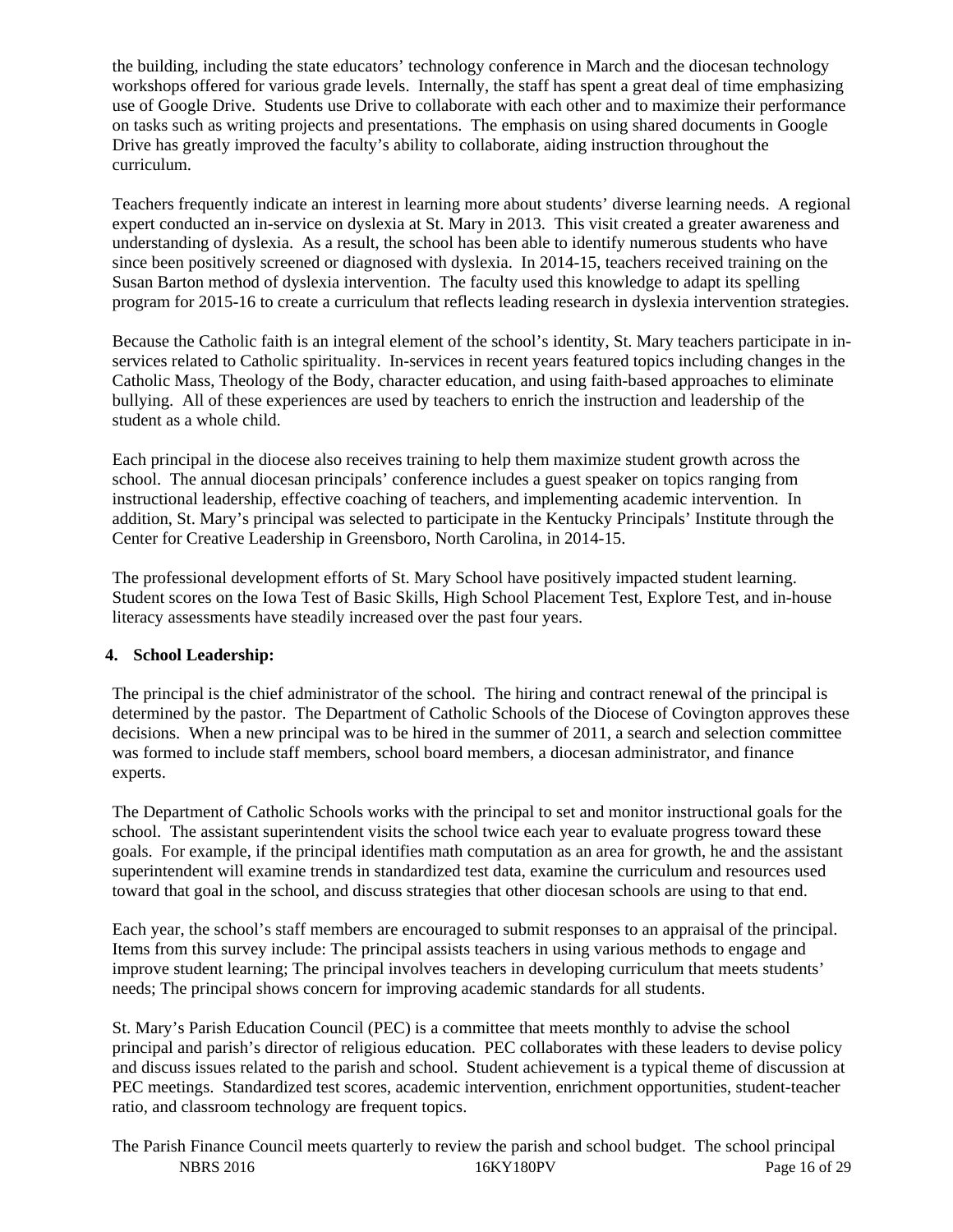works with the pastor and parish business manager to propose a budget for each fiscal year, which is approved by Finance Council each spring.

The Parent-Teacher Club (PTC) is the primary fundraising organization. Monies raised by PTC cover the cost of several items that impact student performance: classroom supplies, Learning Ally license, Accelerated Reader subscription, and classroom technology (Chrome books, iPads, and projectors). The principal works with the PTC board each year to submit a budget. The principal identifies areas of need and proposes expenditure to PTC membership at monthly meetings.

The principal meets with the Faculty Advisory Board approximately twice each month. The board consists of a representative from each instructional team (preschool, specialists, grades K-2, grades 3-5, grades 6-8). This group discusses key issues to ensure that faculty members have input in important decisions whenever possible.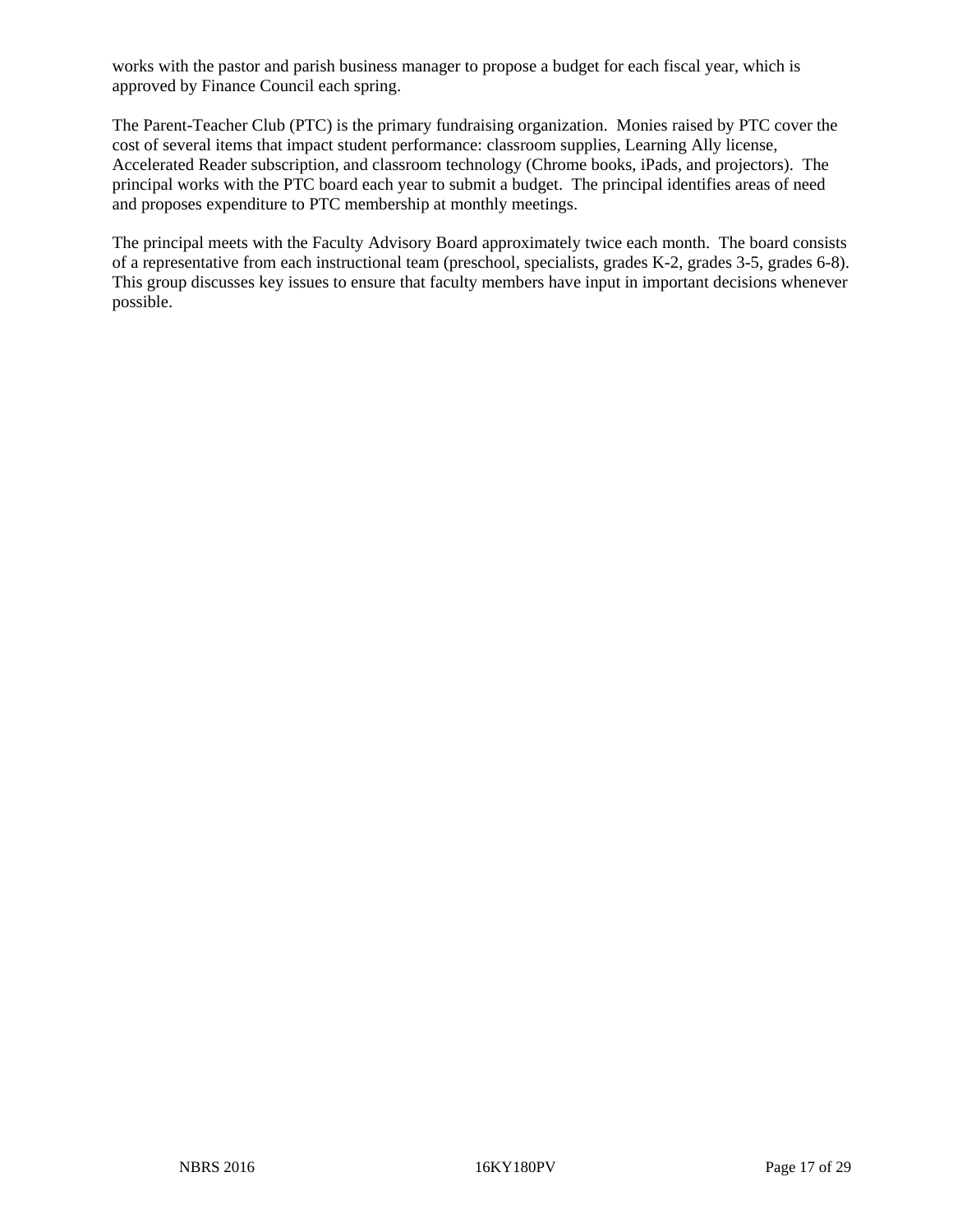St. Mary School has experienced improved overall performance in the classroom in recent years. While many factors contribute to this progress, the implementation of the Intervention Block (IB) program has been instrumental in student success. Now in its fourth year, IB is the tool by which St. Mary individualizes instruction in a systematic process.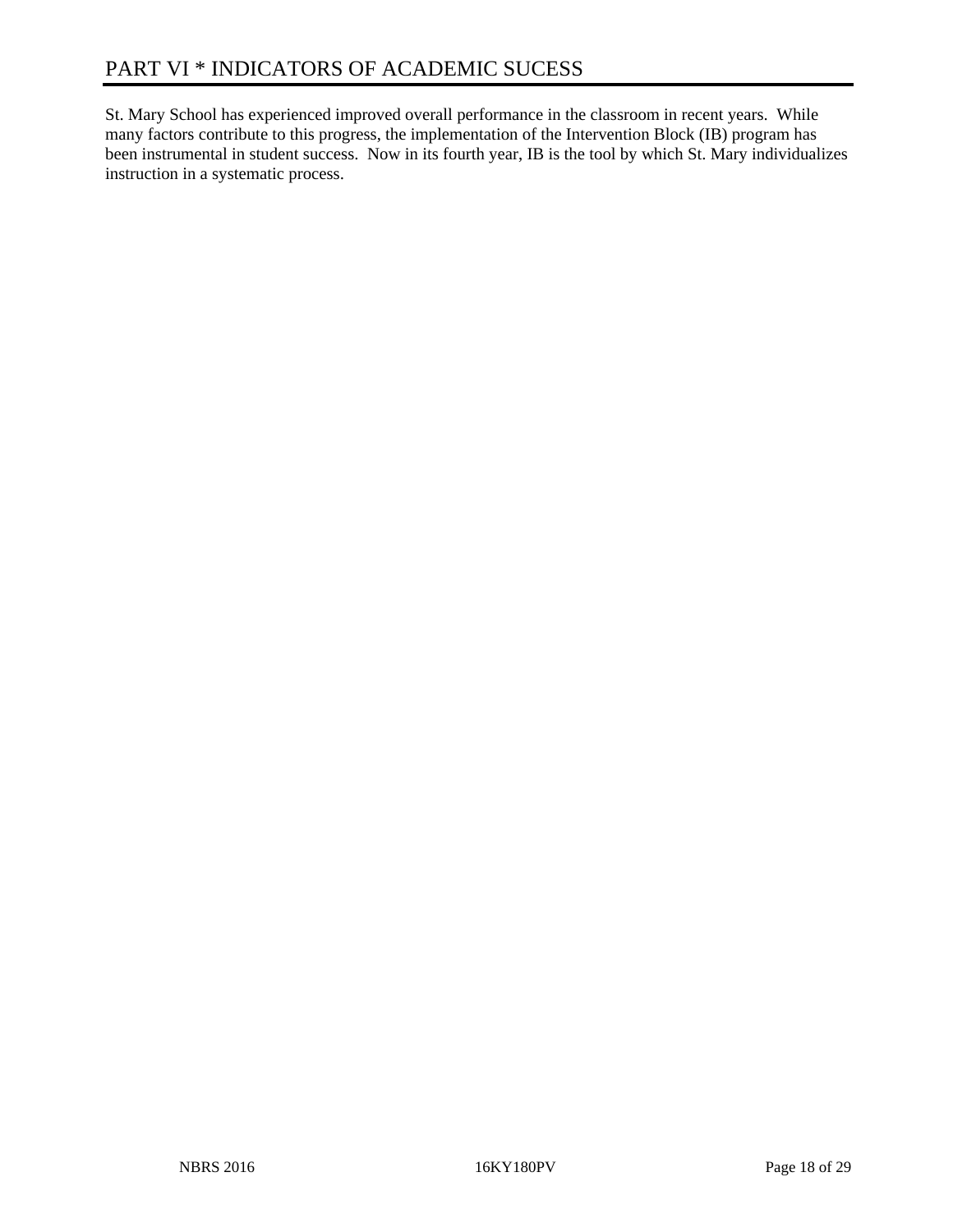## PART VII - NON-PUBLIC SCHOOL INFORMATION

1. Non-public school association(s): Catholic

Identify the religious or independent associations, if any, to which the school belongs. Select the primary association first.

| 2. | Does the school have nonprofit, tax-exempt $(501(c)(3))$ status?                                       | Yes X  | No. |
|----|--------------------------------------------------------------------------------------------------------|--------|-----|
| 3. | What is the educational cost per student?<br>(School budget divided by enrollment)                     | \$6060 |     |
| 4. | What is the average financial aid per student?                                                         | \$99   |     |
| 5. | What percentage of the annual budget is devoted to<br>scholarship assistance and/or tuition reduction? | 2%     |     |
| 6. | What percentage of the student body receives<br>scholarship assistance, including tuition reduction?   | 8%     |     |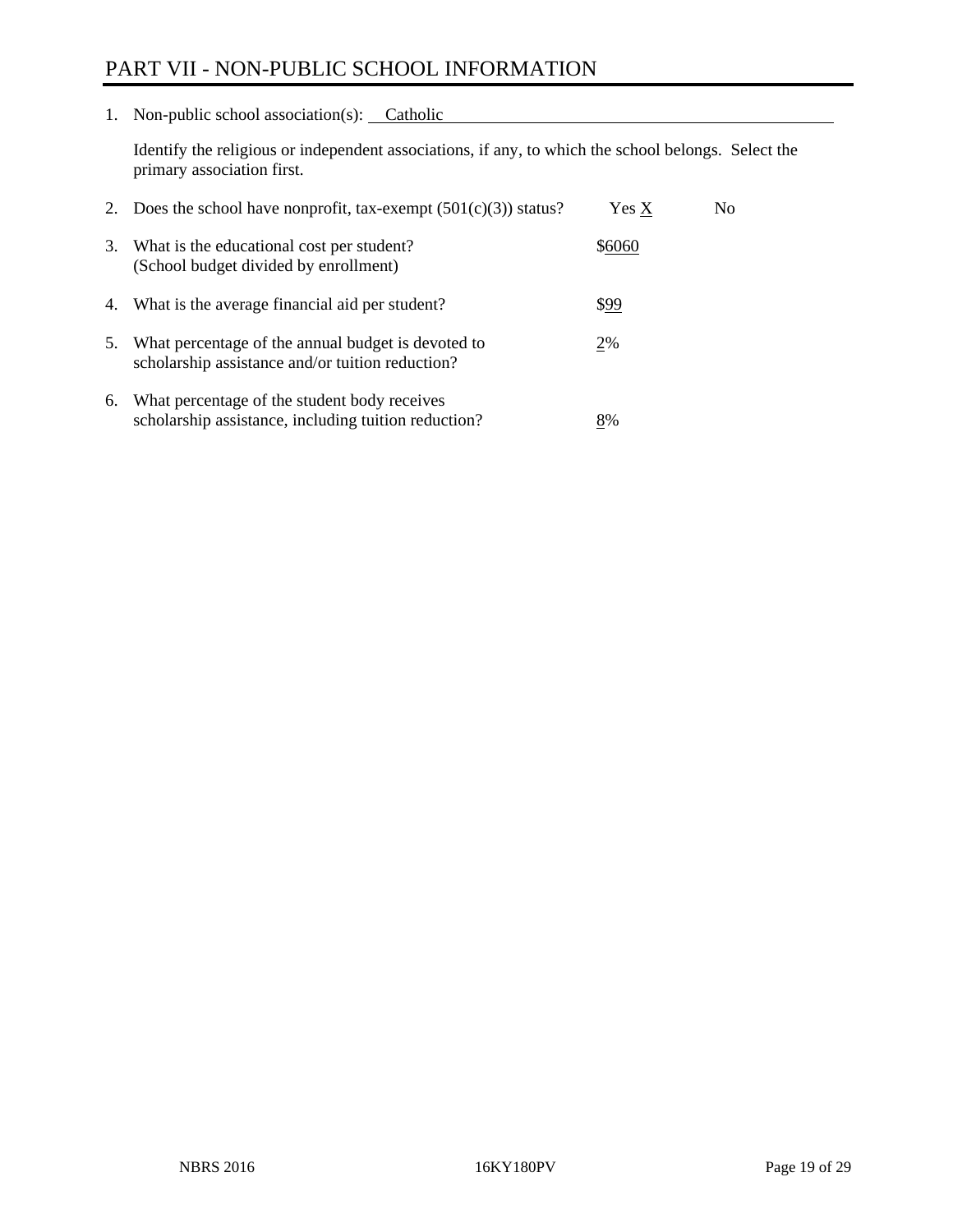| <b>Subject: Math</b>                        | <b>Test:</b> Iowa Test of Basic Skills |
|---------------------------------------------|----------------------------------------|
| Grade: 3                                    | <b>Edition/Publication Year:</b>       |
|                                             | 2008                                   |
| <b>Publisher:</b> Houghton Mifflin Harcourt | Scores are reported here as:           |
|                                             | Percentiles                            |

| School Year                                | 2014-2015 |
|--------------------------------------------|-----------|
| Testing month                              | Apr       |
| <b>SCHOOL SCORES</b>                       |           |
| <b>Average Score</b>                       | 69        |
| Number of students tested                  | 34        |
| Percent of total students tested           | 100       |
| Number of students alternatively assessed  |           |
| Percent of students alternatively assessed | 0         |
| <b>SUBGROUP SCORES</b>                     |           |
| 1. Other 1                                 |           |
| <b>Average Score</b>                       |           |
| Number of students tested                  |           |
| 2. Other 2                                 |           |
| <b>Average Score</b>                       |           |
| Number of students tested                  |           |
| 3. Other 3                                 |           |
| <b>Average Score</b>                       |           |
| Number of students tested                  |           |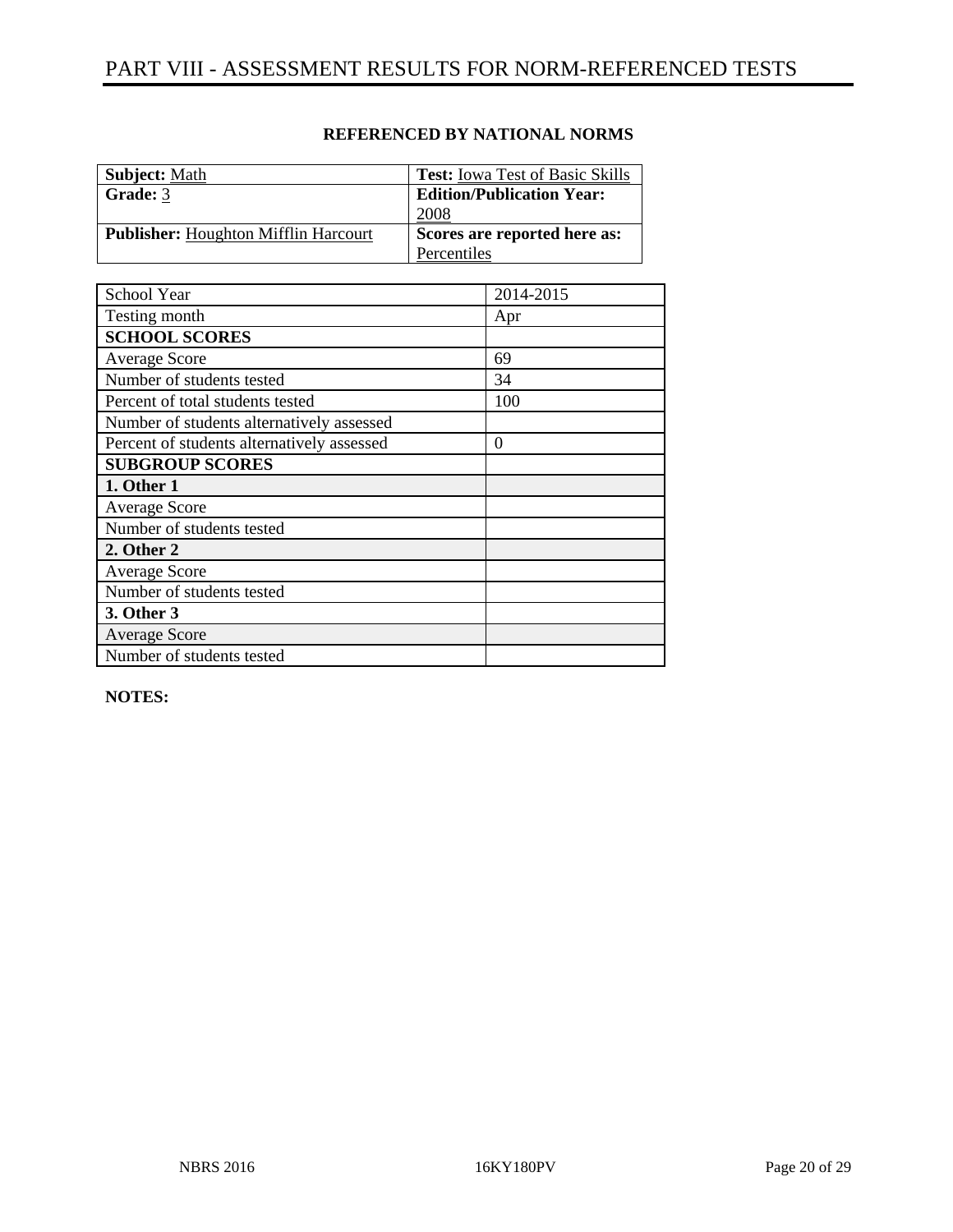| <b>Subject:</b> Math                        | <b>Test:</b> Iowa Test of Basic Skills |
|---------------------------------------------|----------------------------------------|
| Grade: 4                                    | <b>Edition/Publication Year:</b>       |
|                                             | 2008                                   |
| <b>Publisher:</b> Houghton Mifflin Harcourt | Scores are reported here as:           |
|                                             | Percentiles                            |

| School Year                                | 2014-2015 |
|--------------------------------------------|-----------|
| Testing month                              | Apr       |
| <b>SCHOOL SCORES</b>                       |           |
| <b>Average Score</b>                       | 85        |
| Number of students tested                  | 30        |
| Percent of total students tested           | 100       |
| Number of students alternatively assessed  |           |
| Percent of students alternatively assessed | $\theta$  |
| <b>SUBGROUP SCORES</b>                     |           |
| 1. Other 1                                 |           |
| <b>Average Score</b>                       |           |
| Number of students tested                  |           |
| 2. Other 2                                 |           |
| <b>Average Score</b>                       |           |
| Number of students tested                  |           |
| 3. Other 3                                 |           |
| <b>Average Score</b>                       |           |
| Number of students tested                  |           |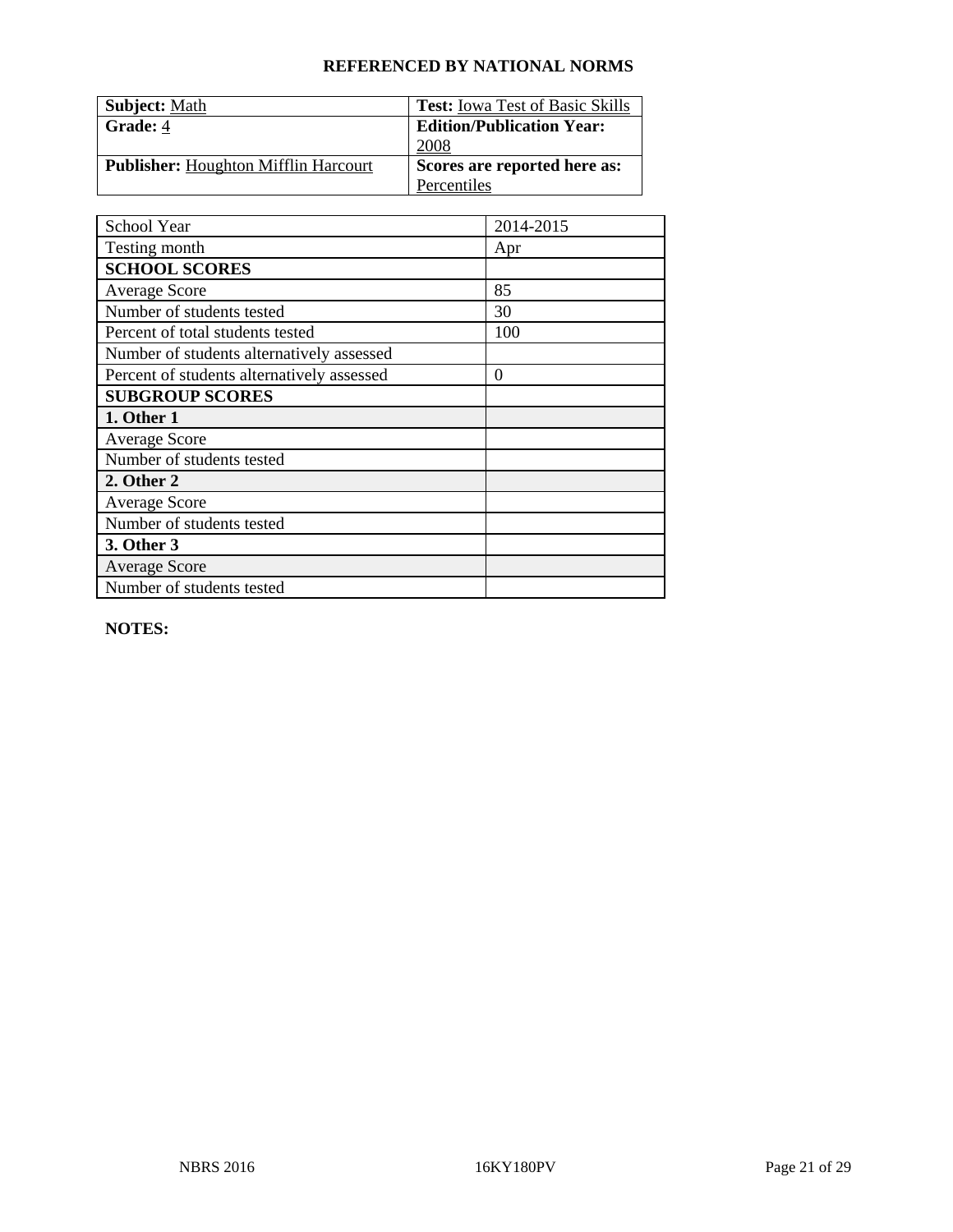| <b>Subject:</b> Math                        | <b>Test:</b> Iowa Test of Basic Skills |
|---------------------------------------------|----------------------------------------|
| Grade: 5                                    | <b>Edition/Publication Year:</b>       |
|                                             | 2008                                   |
| <b>Publisher:</b> Houghton Mifflin Harcourt | Scores are reported here as:           |
|                                             | Percentiles                            |

| School Year                                | 2014-2015 |
|--------------------------------------------|-----------|
| Testing month                              | Apr       |
| <b>SCHOOL SCORES</b>                       |           |
| <b>Average Score</b>                       | 80        |
| Number of students tested                  | 24        |
| Percent of total students tested           | 100       |
| Number of students alternatively assessed  |           |
| Percent of students alternatively assessed | $\theta$  |
| <b>SUBGROUP SCORES</b>                     |           |
| 1. Other 1                                 |           |
| <b>Average Score</b>                       |           |
| Number of students tested                  |           |
| 2. Other 2                                 |           |
| <b>Average Score</b>                       |           |
| Number of students tested                  |           |
| 3. Other 3                                 |           |
| <b>Average Score</b>                       |           |
| Number of students tested                  |           |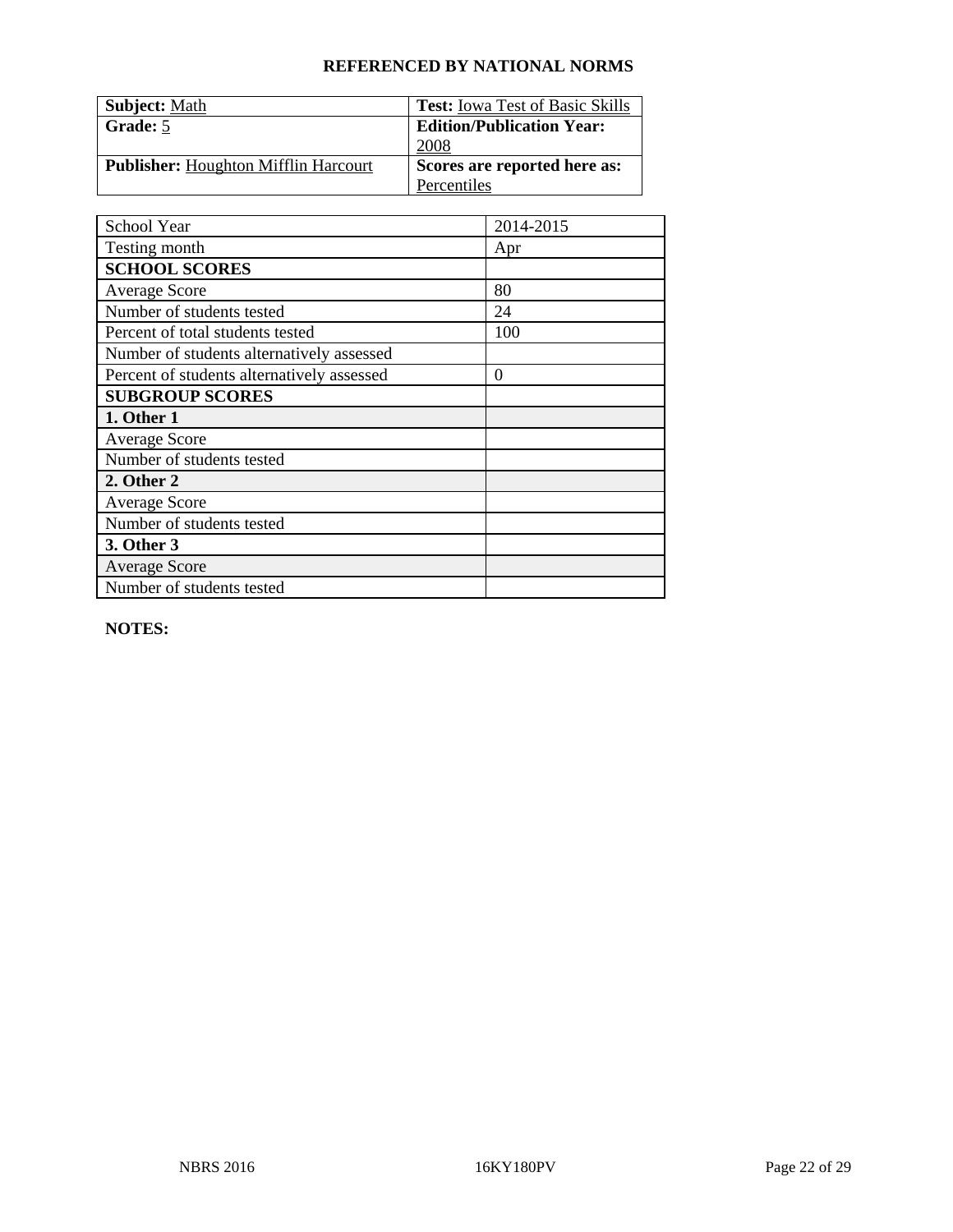| <b>Subject:</b> Math                        | <b>Test:</b> Iowa Test of Basic Skills |
|---------------------------------------------|----------------------------------------|
| Grade: 6                                    | <b>Edition/Publication Year:</b>       |
|                                             | 2008                                   |
| <b>Publisher:</b> Houghton Mifflin Harcourt | Scores are reported here as:           |
|                                             | Percentiles                            |

| School Year                                | 2014-2015 |
|--------------------------------------------|-----------|
| Testing month                              | Apr       |
| <b>SCHOOL SCORES</b>                       |           |
| <b>Average Score</b>                       | 69        |
| Number of students tested                  | 31        |
| Percent of total students tested           | 100       |
| Number of students alternatively assessed  |           |
| Percent of students alternatively assessed | $\theta$  |
| <b>SUBGROUP SCORES</b>                     |           |
| 1. Other 1                                 |           |
| <b>Average Score</b>                       |           |
| Number of students tested                  |           |
| 2. Other 2                                 |           |
| <b>Average Score</b>                       |           |
| Number of students tested                  |           |
| 3. Other 3                                 |           |
| <b>Average Score</b>                       |           |
| Number of students tested                  |           |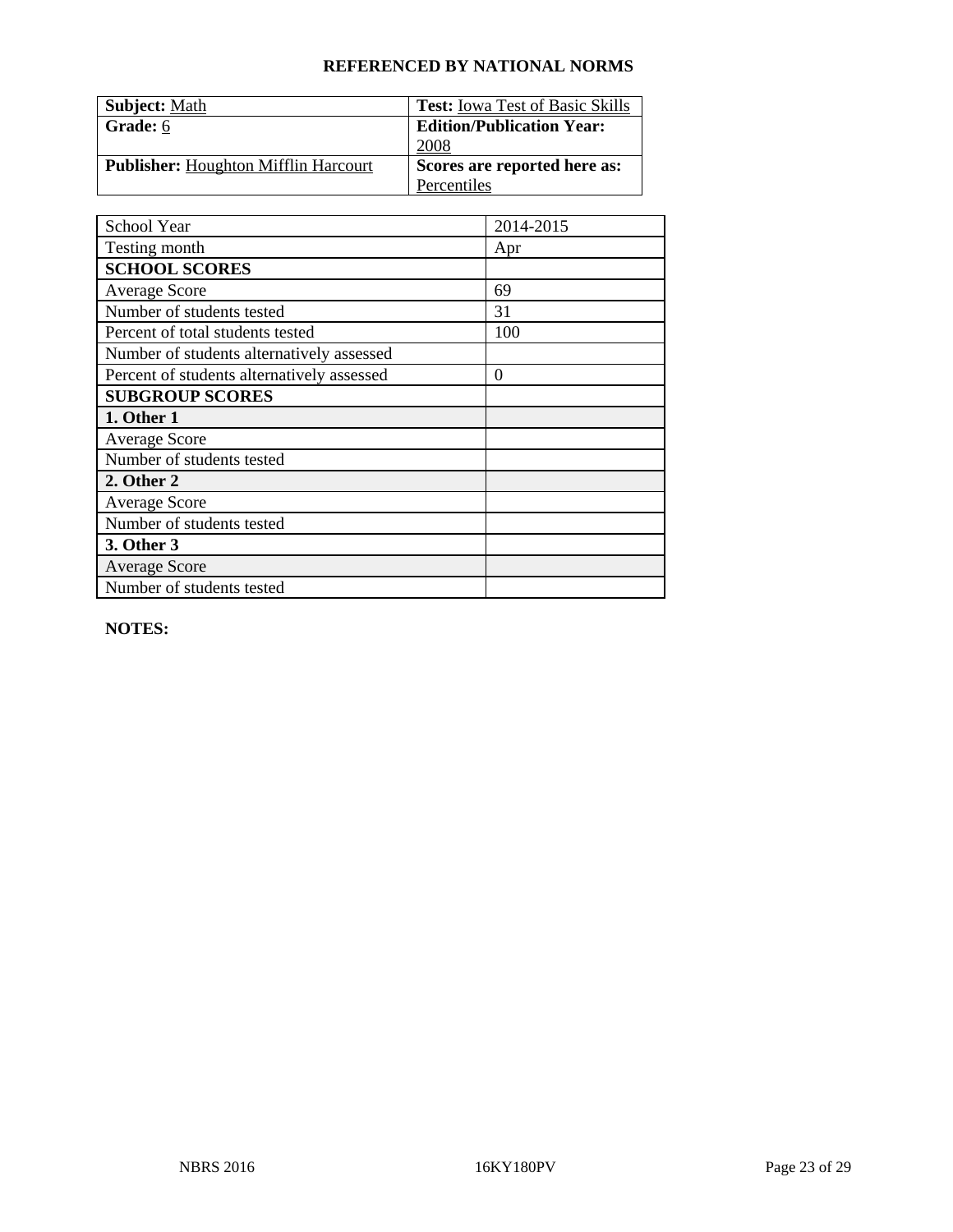| <b>Subject:</b> Math                        | <b>Test:</b> Iowa Test of Basic Skills |
|---------------------------------------------|----------------------------------------|
| Grade: 7                                    | <b>Edition/Publication Year:</b>       |
|                                             | 2008                                   |
| <b>Publisher:</b> Houghton Mifflin Harcourt | Scores are reported here as:           |
|                                             | Percentiles                            |

| School Year                                | 2014-2015 |
|--------------------------------------------|-----------|
| Testing month                              | Apr       |
| <b>SCHOOL SCORES</b>                       |           |
| <b>Average Score</b>                       | 81        |
| Number of students tested                  | 30        |
| Percent of total students tested           | 100       |
| Number of students alternatively assessed  |           |
| Percent of students alternatively assessed | $\theta$  |
| <b>SUBGROUP SCORES</b>                     |           |
| 1. Other 1                                 |           |
| <b>Average Score</b>                       |           |
| Number of students tested                  |           |
| 2. Other 2                                 |           |
| <b>Average Score</b>                       |           |
| Number of students tested                  |           |
| 3. Other 3                                 |           |
| <b>Average Score</b>                       |           |
| Number of students tested                  |           |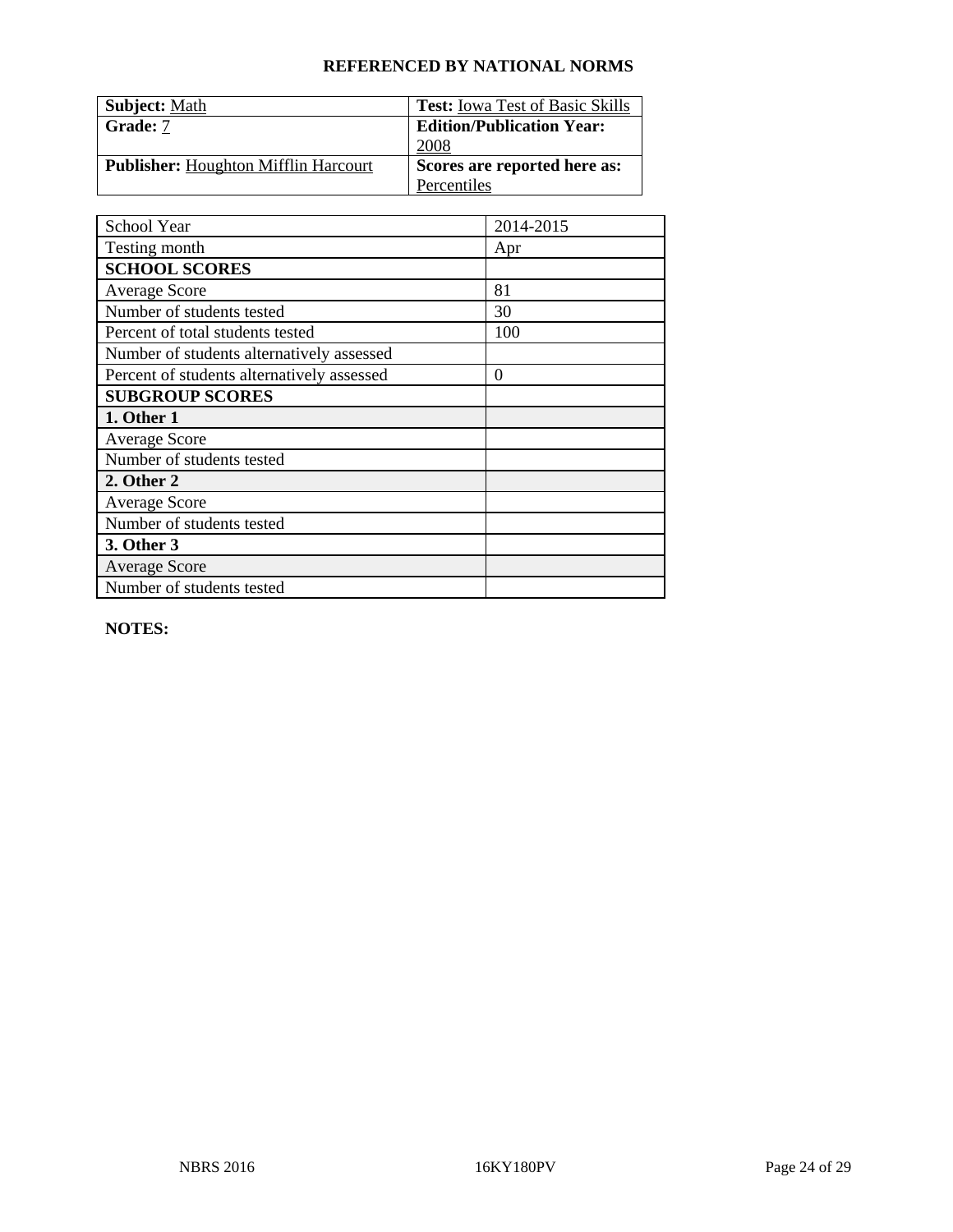| <b>Subject:</b> Reading/ELA                 | <b>Test:</b> Iowa Test of Basic Skills |
|---------------------------------------------|----------------------------------------|
| Grade: 3                                    | <b>Edition/Publication Year:</b>       |
|                                             | 2008                                   |
| <b>Publisher:</b> Houghton Mifflin Harcourt | Scores are reported here as:           |
|                                             | Percentiles                            |

| School Year                                | 2014-2015 |
|--------------------------------------------|-----------|
| Testing month                              | Apr       |
| <b>SCHOOL SCORES</b>                       |           |
| <b>Average Score</b>                       | 78        |
| Number of students tested                  | 34        |
| Percent of total students tested           | 100       |
| Number of students alternatively assessed  |           |
| Percent of students alternatively assessed | $\theta$  |
| <b>SUBGROUP SCORES</b>                     |           |
| 1. Other 1                                 |           |
| <b>Average Score</b>                       |           |
| Number of students tested                  |           |
| 2. Other 2                                 |           |
| <b>Average Score</b>                       |           |
| Number of students tested                  |           |
| 3. Other 3                                 |           |
| <b>Average Score</b>                       |           |
| Number of students tested                  |           |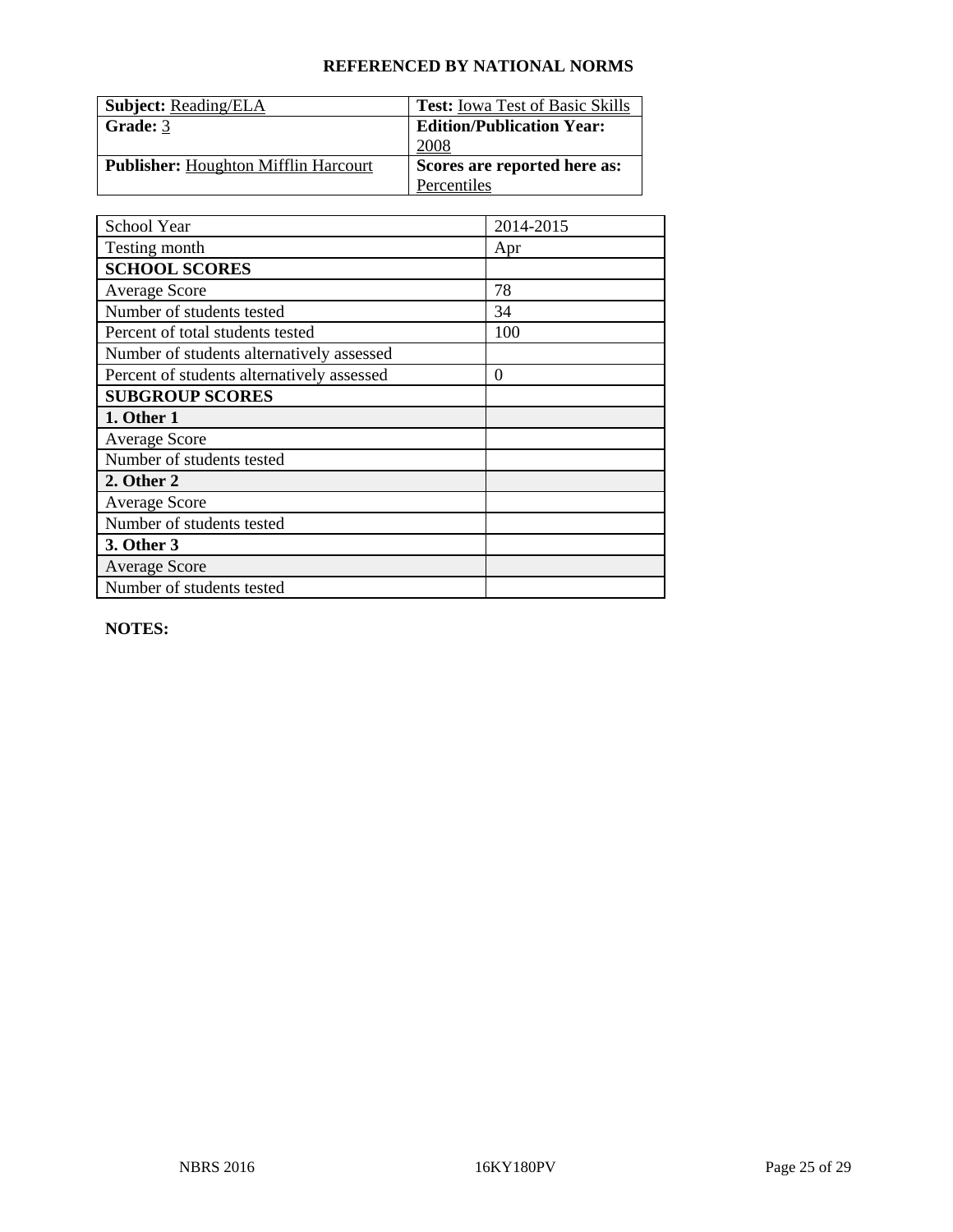| <b>Subject:</b> Reading/ELA                 | <b>Test:</b> Iowa Test of Basic Skills |
|---------------------------------------------|----------------------------------------|
| <b>Grade: 4</b>                             | <b>Edition/Publication Year:</b>       |
|                                             | 2008                                   |
| <b>Publisher:</b> Houghton Mifflin Harcourt | Scores are reported here as:           |
|                                             | Percentiles                            |

| School Year                                | 2014-2015 |
|--------------------------------------------|-----------|
| Testing month                              | Apr       |
| <b>SCHOOL SCORES</b>                       |           |
| <b>Average Score</b>                       | 77        |
| Number of students tested                  | 30        |
| Percent of total students tested           | 100       |
| Number of students alternatively assessed  |           |
| Percent of students alternatively assessed | $\theta$  |
| <b>SUBGROUP SCORES</b>                     |           |
| 1. Other 1                                 |           |
| <b>Average Score</b>                       |           |
| Number of students tested                  |           |
| 2. Other 2                                 |           |
| <b>Average Score</b>                       |           |
| Number of students tested                  |           |
| 3. Other 3                                 |           |
| <b>Average Score</b>                       |           |
| Number of students tested                  |           |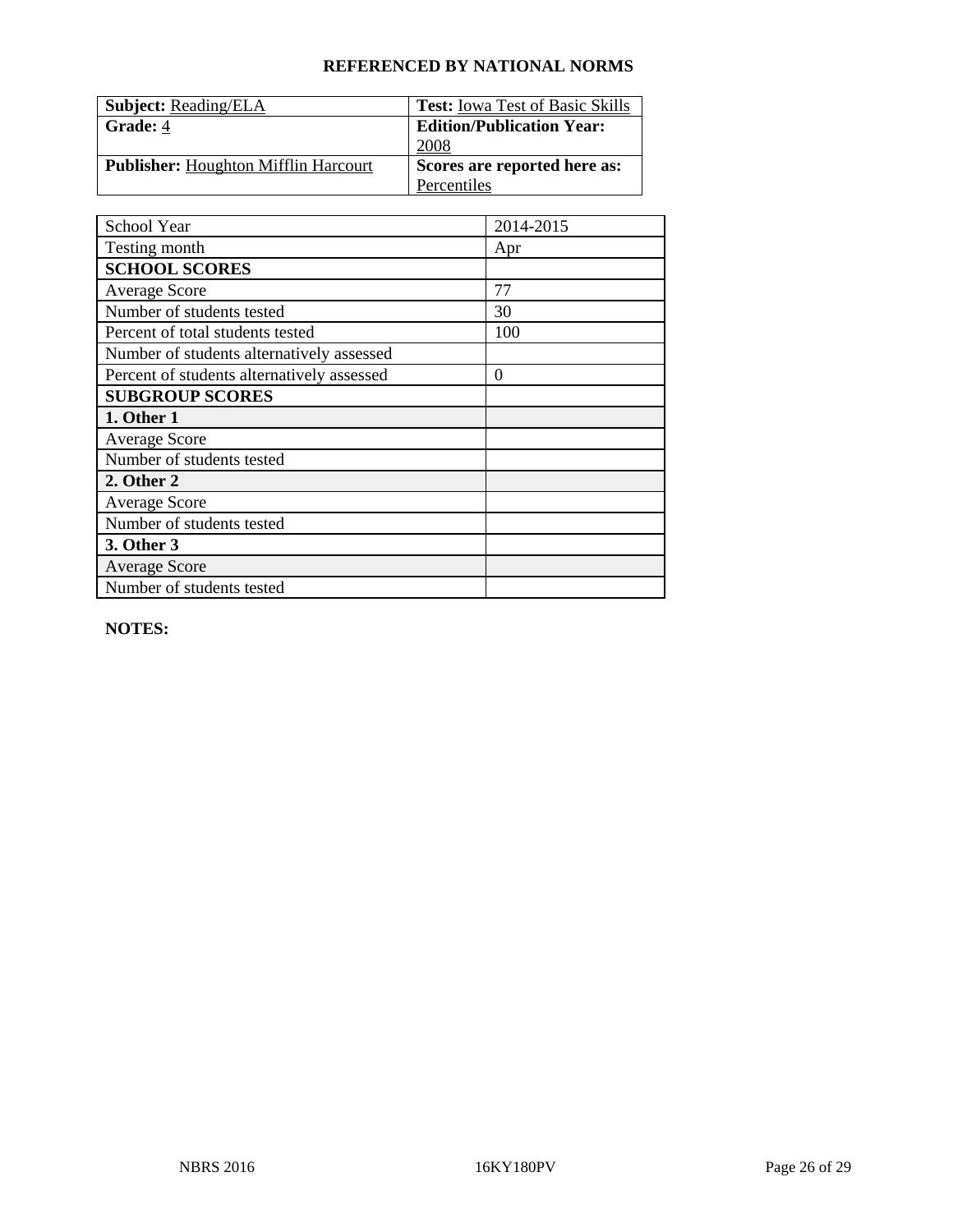| <b>Subject: Reading/ELA</b>                 | <b>Test:</b> Iowa Test of Basic Skills |
|---------------------------------------------|----------------------------------------|
| Grade: 5                                    | <b>Edition/Publication Year:</b>       |
|                                             | 2008                                   |
| <b>Publisher:</b> Houghton Mifflin Harcourt | Scores are reported here as:           |
|                                             | Percentiles                            |

| School Year                                | 2014-2015 |
|--------------------------------------------|-----------|
| Testing month                              | Apr       |
| <b>SCHOOL SCORES</b>                       |           |
| <b>Average Score</b>                       | 70        |
| Number of students tested                  | 24        |
| Percent of total students tested           | 100       |
| Number of students alternatively assessed  |           |
| Percent of students alternatively assessed | $\theta$  |
| <b>SUBGROUP SCORES</b>                     |           |
| 1. Other 1                                 |           |
| <b>Average Score</b>                       |           |
| Number of students tested                  |           |
| 2. Other 2                                 |           |
| <b>Average Score</b>                       |           |
| Number of students tested                  |           |
| 3. Other 3                                 |           |
| <b>Average Score</b>                       |           |
| Number of students tested                  |           |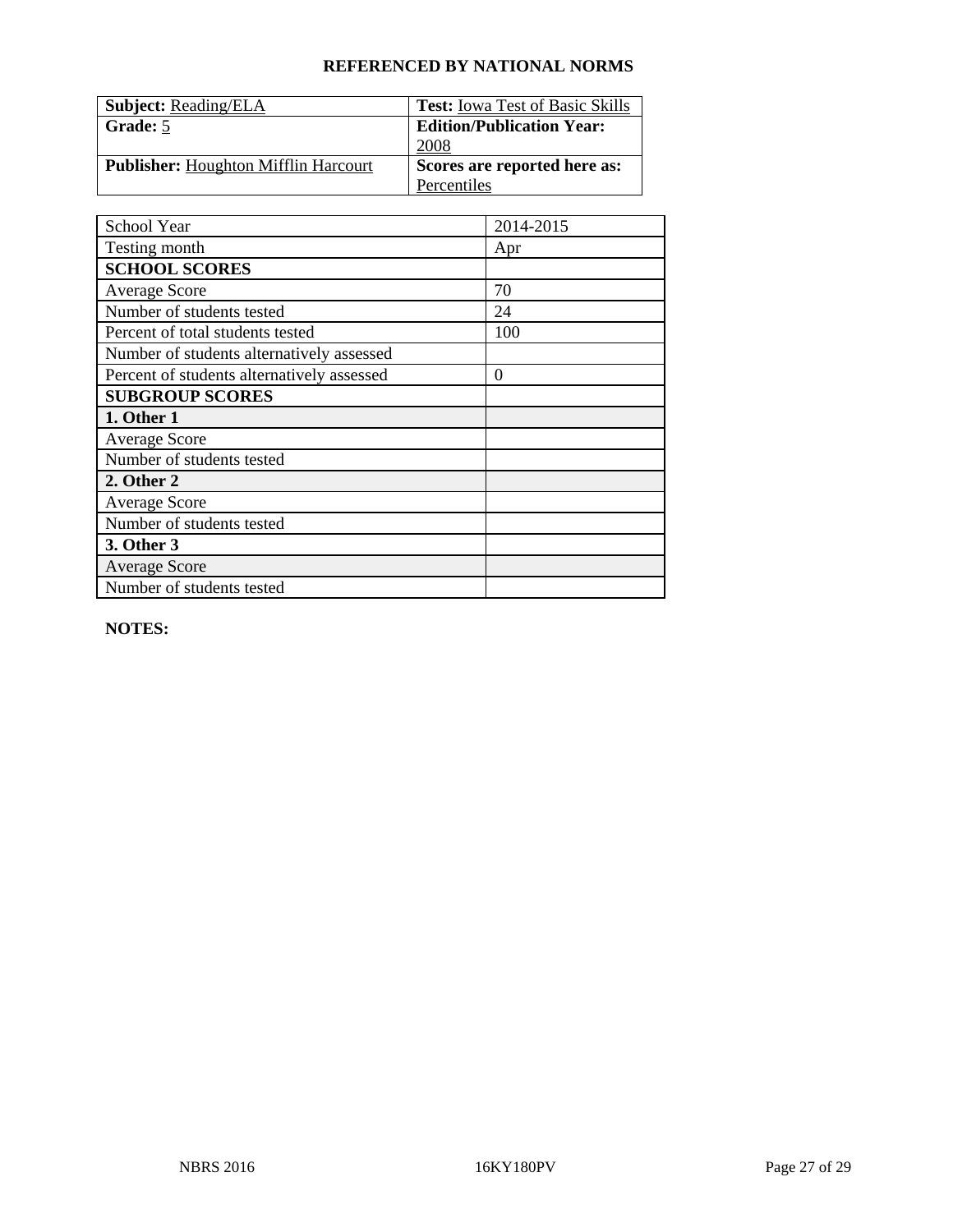| <b>Subject: Reading/ELA</b>                 | <b>Test:</b> Iowa Test of Basic Skills |
|---------------------------------------------|----------------------------------------|
| Grade: 6                                    | <b>Edition/Publication Year:</b>       |
|                                             | 2008                                   |
| <b>Publisher:</b> Houghton Mifflin Harcourt | Scores are reported here as:           |
|                                             | Percentiles                            |

| School Year                                | 2014-2015 |
|--------------------------------------------|-----------|
| Testing month                              | Apr       |
| <b>SCHOOL SCORES</b>                       |           |
| <b>Average Score</b>                       | 74        |
| Number of students tested                  | 31        |
| Percent of total students tested           | 100       |
| Number of students alternatively assessed  |           |
| Percent of students alternatively assessed | $\theta$  |
| <b>SUBGROUP SCORES</b>                     |           |
| 1. Other 1                                 |           |
| <b>Average Score</b>                       |           |
| Number of students tested                  |           |
| 2. Other 2                                 |           |
| <b>Average Score</b>                       |           |
| Number of students tested                  |           |
| 3. Other 3                                 |           |
| <b>Average Score</b>                       |           |
| Number of students tested                  |           |